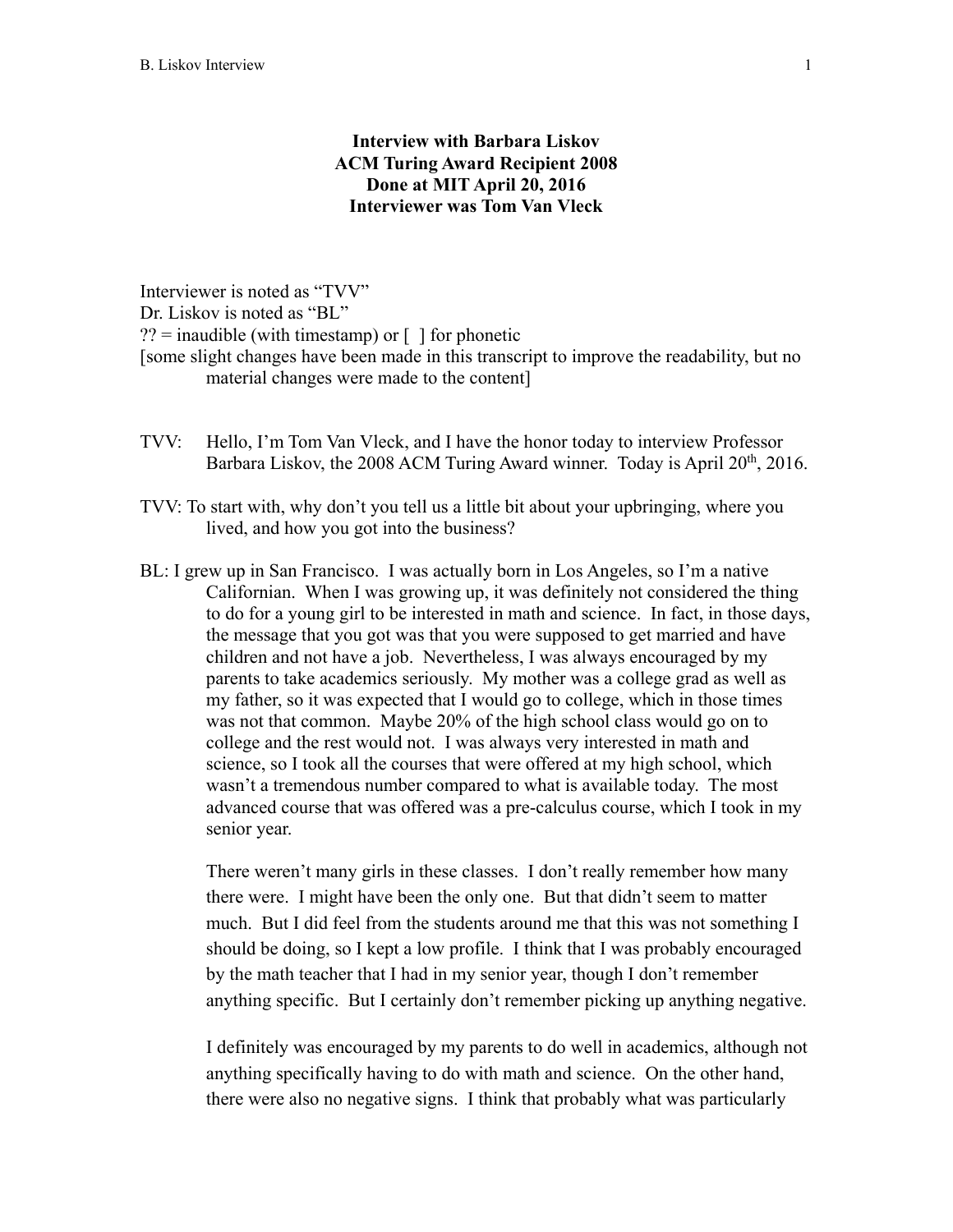important was my father, who had very high academic aspirations, and my mother who did never said anything negative about what I was doing. I think that sometimes mothers can have a lot of impact on young girls, and if they show signs of disapproving of the path you're taking, that could be a big push in the opposite direction.

My father insisted I take Latin because he said it would serve me in good stead, which it has over the years, but he also insisted that I take typing. The rationale there was that if, heaven help me, I ever had to support myself because I didn't get married or something happened to my husband, then I could get a job as a secretary. A secretary or a teacher were sort of the acceptable professions for a woman who had to work.

In those days, if you went to high school in California and you had I think a B+ average, then you were guaranteed a slot at the University of California. The question was which of the campuses would you end up going to. The top campus was UC Berkeley, and I had a very high average, so I got into UC Berkeley. I went there for college. And I started off thinking I was going to major in physics. I think this was the aspiration of many students because physics was considered to be the hardest major. But I pretty quickly discovered that I didn't have a lot of aptitude for physics and I liked math a lot better, so I switched to a math major and a physics minor. I didn't know anything about computers. I don't remember any computers as an undergraduate. They were there. I mean I've talked to people after the fact and I know that some of the men who were there at that time had discovered them. They were probably in the School of Engineering. And Berkeley has a separate admissions process for that. I did not apply to engineering. It never crossed my mind to do something like that.

So I majored in math in the College of Letters & Science. Again, looking back at these classes, if there was another woman in the class, that would be it, and often I was the only one. And I would say that at Berkeley, I definitely got pushback. You know, I was not the one called on in class, I was not the one that was invited to do a research project with somebody. I was usually the top or one of the top two in the class, but it didn't really make any difference. On the other hand, I never encountered anything overt. Or if I did, I didn't notice it, because I have a tendency to not pay too much attention to negative signals, which I think has stood me in very good stead.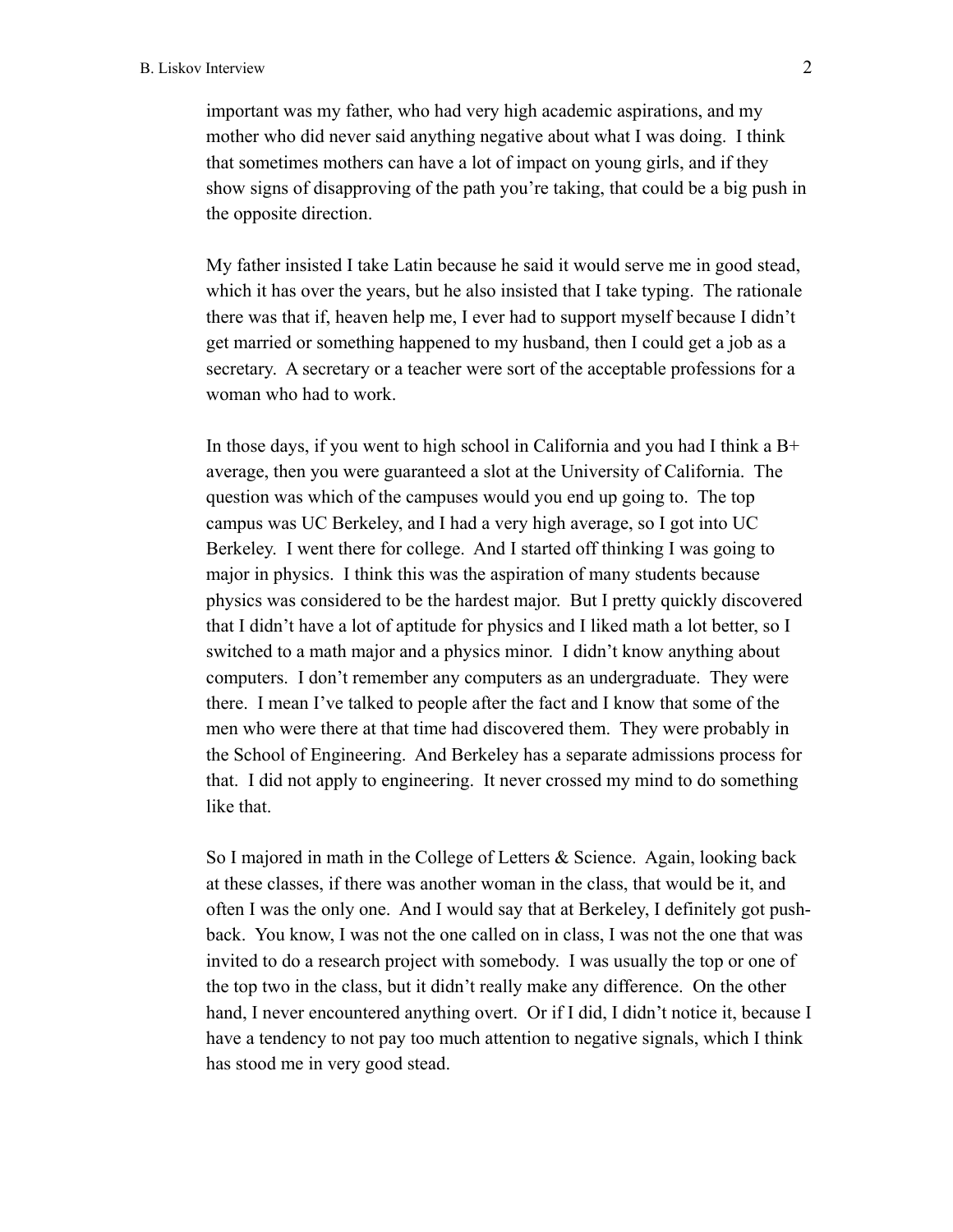So I majored in math, I minored in physics, and when I finished at Berkeley, I thought about going to graduate school and I actually applied to both UC Berkeley and to Princeton. I got into Berkeley. From Princeton I received a postcard saying that they didn't admit women to their graduate program. This is 1961, so it was before the Ivy League men's schools had meshed with the women's schools, and women were not allowed into these schools. But I was very surprised. I had no idea this applied to the graduate school as well and the undergraduates

But I decided that I wasn't ready to go on to graduate school because I didn't feel like I was ready to work that intensely on my studies. So I decided instead to take a break. And I wasn't really thinking of it as a break. I was just thinking I wasn't ready to go to school. I wasn't thinking, "Well, in a couple of years, I'll go to school." I just thought this wasn't what I wanted to do right now.

My father came from the Boston area. Actually he grew up in Portland, Maine and then went to Harvard and his family moved to Boston, so I had relatives in the Boston area and I thought it would be nice to go to Boston for a while and see what it's like. I had a friend from high school who'd gone to Stanford who was interested in doing this too. She was a biology major. So we decided to go to Boston together.

We went to Boston in the summer of 1961. I didn't have a job lined up. I decided I would just go and then I would look around to see what I could find. I got to Boston probably in August and sent out résumés to various places. I wasn't able to get an interesting job as a mathematician but I was offered a job as a programmer at the Mitre Corporation, and so I took that. That was my first intimation that there was such a thing as computers. And at that time, since there were no computer science programs and nobody coming out of college who knew anything, or they were very rare, they would take anybody they thought might have an aptitude for programming.

I got a job at Mitre and on my first day at work, they handed me a FORTRAN manual and they gave me a problem. They said, "Write a program to do" something. I forget what the "something" was. I discovered that I really enjoyed this. So I'm totally self-taught as far as programming is concerned. I had to do this by myself. Nobody was training me. If I had a question, I could go ask somebody, but basically I was doing it all on my own. I discovered I really liked it. I was really good at it. I had an aptitude for it. So that was a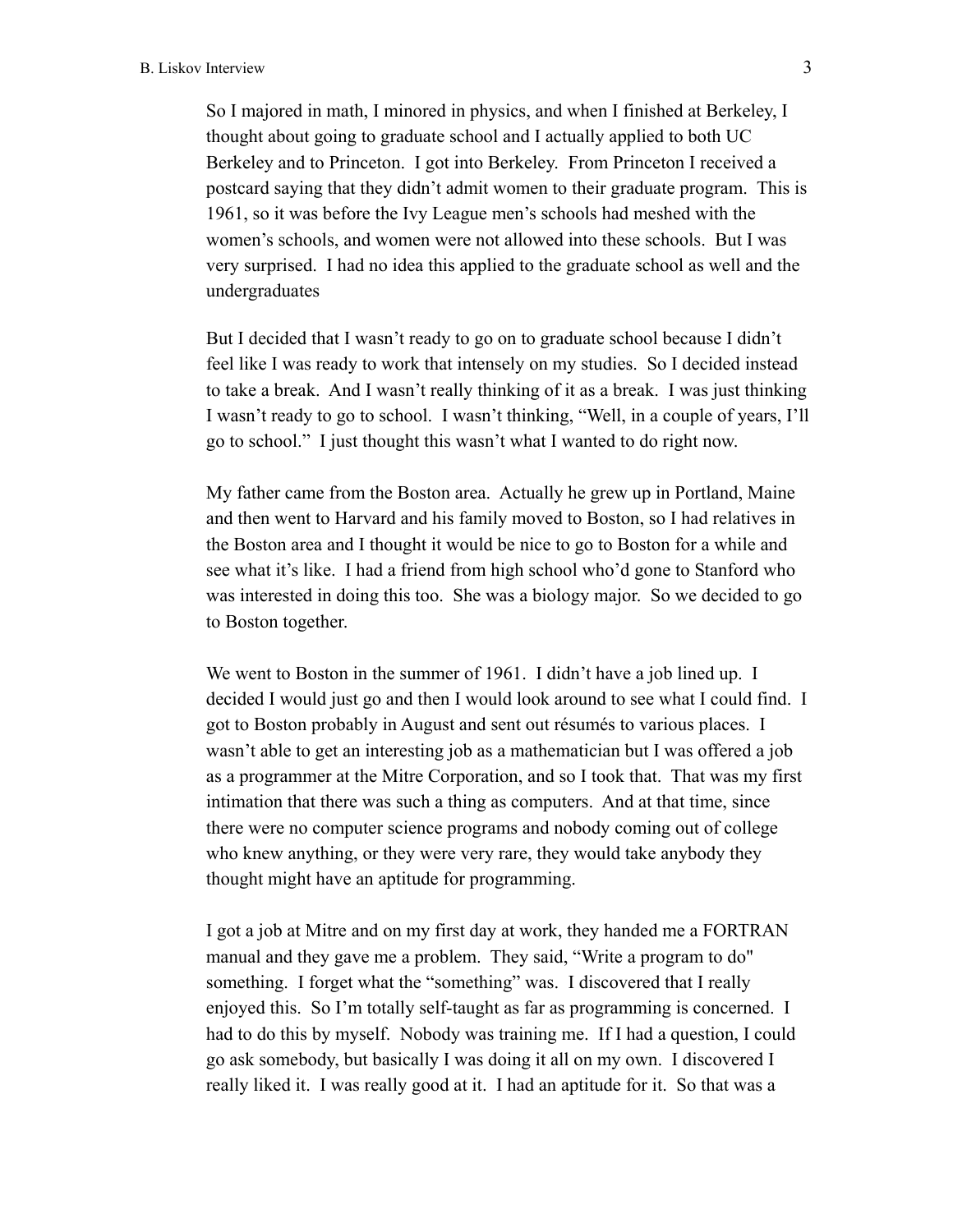great door that opened for me, to find something that I could do really well and that I really enjoyed.

- TVV: Were there other women at Mitre working with you at the time?
- BL: There definitely were other women there. There were a large percentage of women, because, as I said, they were taking them if they thought they could do it and had the ability to think logically. You didn't even have to be a math major, though math would be a good background for this. But it had to do with being able to think logically and be organized. Yeah, so I definitely remember women who were working there.

They had different levels of employees. I was just a "programmer" but there was a higher level known as "tech staff." While I was there, they hired a man and a woman, and both had master's degrees. The woman was hired as a programmer and the man was hired as a tech staff. I noticed this and thought "Hmm, that doesn't really look quite right to me." Although in retrospect, the man had a degree from MIT and the woman had it from someplace else, so there could have been a rationale. But that was how things were in those days. In fact, to get that job, I had to tell them that I was looking for permanent career employment. That was the way you had to approach these jobs, because they were worried about women coming and them leaving, and they would have lost their money or something.

I worked at Mitre for a year and I was living in Cambridge. I saw an ad for a position at Harvard working on the language translation project and I thought it would just be nice not to have to commute, so I applied for that job. I got that job at a pretty good raise in salary. I knew nothing about how you might negotiate for a higher salary by getting a competing offer. Mitre offered to counter that. They offered to give me a tech staff position. But of course it wasn't why I was doing it. I just thought it might be fun to do something different for a year. So I went to work at Harvard on the language translation project.

That was a good move as it turned out. The project used a huge program that was written in assembler - it was probably for the IBM 7094. I think in both places it was a 7094. That gave me an opportunity to really understand how the machine worked, and since I was maintaining a very large program, it taught me a lot about program structure. It was a pretty good program as these programs go, and fairly well modularized, although I knew nothing about modularity in those days. But it was non-reentrant code, so when you would call a procedure,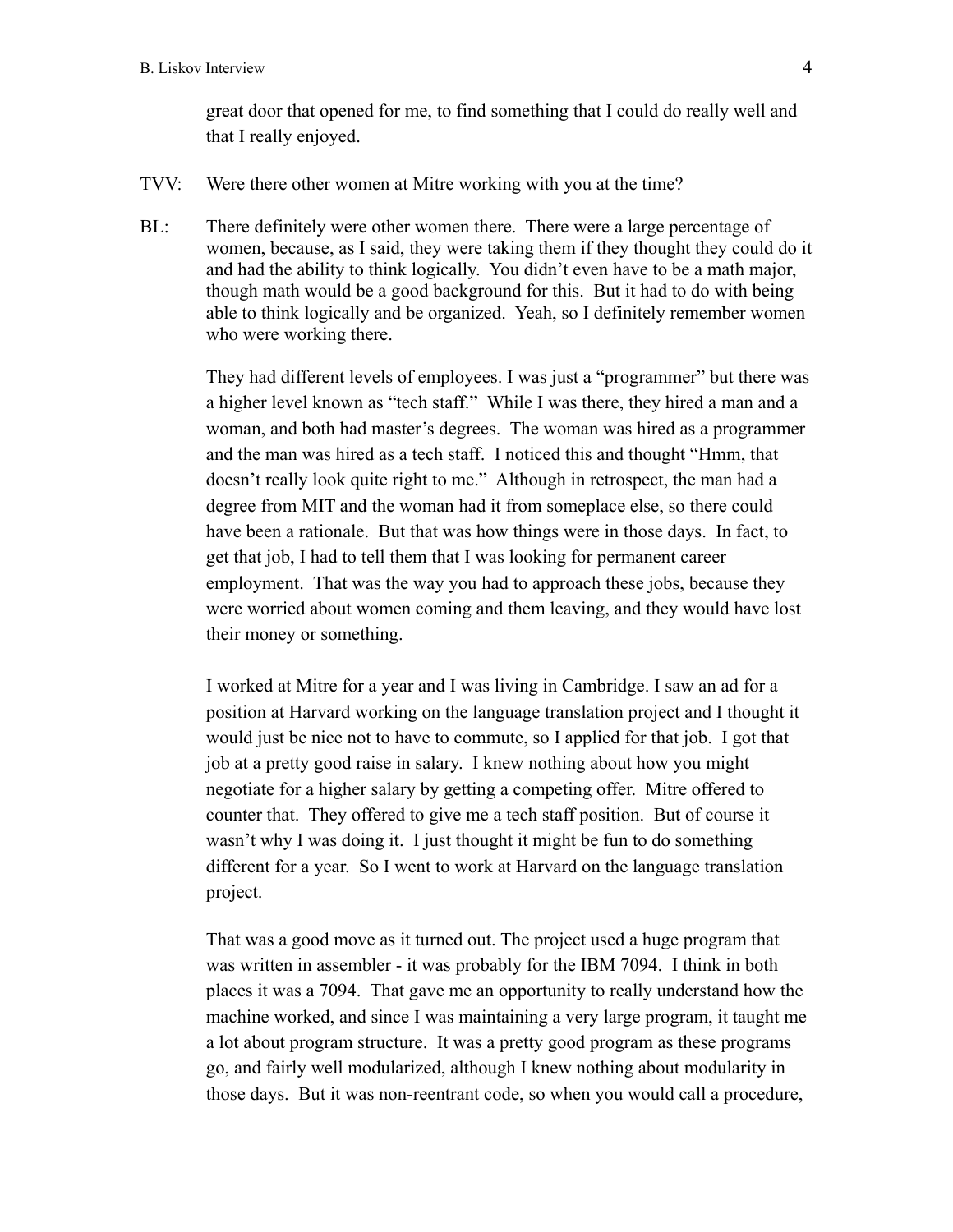they might modify an instruction in the procedure they were calling so that when it got to the end it would go back to the caller without having to have a stack where you branch through something. Of course that was a very error-prone way of doing things. So that was a good lesson for me, to see that.

TVV: So this was led by Tony Oettinger?

BL: Tony Oettinger and Susumu Kuno was a postdoc. Yes. But I was just a programmer, so I wasn't doing research. They'd find an error in the program and they'd just say, "Track this down and fix it." That was my job.

> But it was good training. I worry about our current students who may not ever really understand how machines work. Although of course machines are a lot more complicated now than they were then, since in those days they weren't doing speculative execution, they didn't have multiple processors, all that stuff you have to worry about today. But nevertheless, understanding when you're using a higher-level language what the compiler is producing under the covers is really very helpful to understanding what's going on.

> I worked at that job and partway through the year I decided to apply to graduate school because it just seemed like it was time. I was learning a tremendous amount, but as I said, I was pretty much self-taught. I thought, "Well, I probably could learn a lot more if I went to graduate school. I'd learn faster." I applied to Harvard and Stanford. It never occurred to me to apply to MIT. And I went to Stanford because I wanted to get back to the Bay Area. I'd been in Boston for a couple years and my family was in San Francisco, so in 1963 I went to Stanford. They didn't have a computer science major then. They had a program. It was between, I guess, math and EE. It was some sort of joint thing.

> I went there without any financial support. I didn't even know there was financial support. I wasn't really worried about it anyway because I'd been saving all my money so I had a lot of savings. But my recollection is that on the day I arrived I met John McCarthy<sup>1</sup>. I walked up the steps with him, and I asked him whether he could support me and he said yes. It's highly unlikely that this is what actually happened, so I always think this is an example of how memory is not all that reliable. I think, in retrospect, they probably expected me to be in AI because I had been doing this work on the language translation project even though I knew nothing about AI at the time.

<sup>1</sup> Also a Turing Award recipient in 1971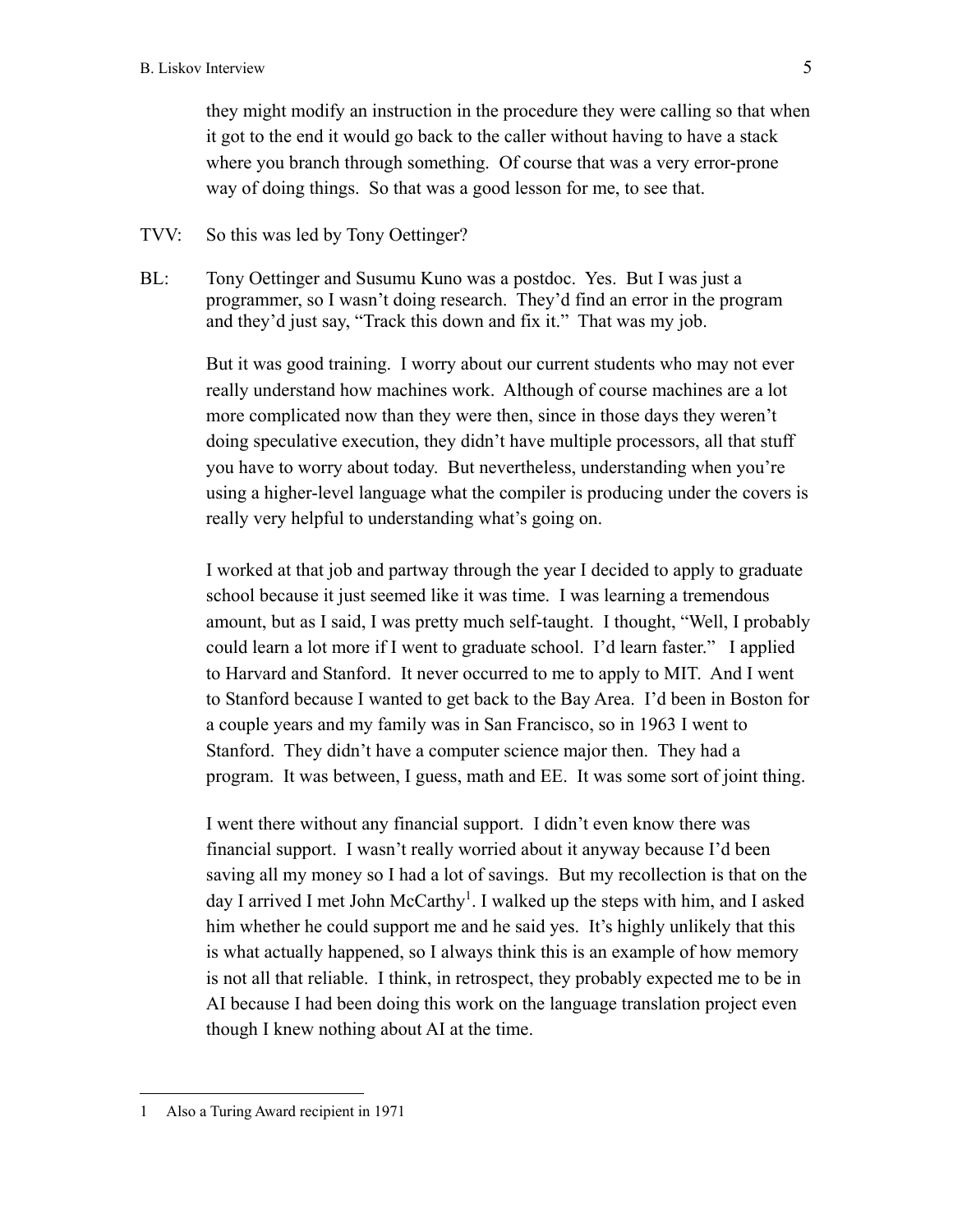They probably already thought I was going to be working with McCarthy. That's my guess now. It was a very small faculty. I think besides John, there were only Forsythe<sup>2</sup> and Gene Golub. There was a big project in numerical analysis. And Niklaus Wirth came, but he wasn't there yet. So it was pretty small faculty. I don't think there were all that many options about what you would be working on. There weren't many of us in my class either. I think five maybe. I'm not sure. Raj Reddy<sup>3</sup> was in my class.

So I moved back to Stanford in the fall of 1963 and started working with John and taking classes. It was a good thing to do.

- TVV: What kind of classes were they?
- BL: Whatever they offered. So I took a lot of classes with Dana Scott**<sup>4</sup>**. He was at Stanford at the time and he was teaching classes in logic. I remember a class in compilers. I remember that we had to write some kind of little compiler-like thing. I don't really remember what it was, but we used to take over the machine at night. It was a B5500 I think. That way we could get fast turnaround, because it was still the days of batch processing, and if you couldn't get hold of the machine, then you would have to submit your program and wait a day or so before you could get your results.

Clearly interactive programming is a big improvement over batch processing, but one advantage of batch processing is that you have to think through your experiment very carefully before you submit it, otherwise you're just wasting a whole day of time. Another advantage of batch processing is that you have to learn how to multiplex your time, because you can't just sit there waiting. [laughs] I think both of those were actually very valuable skills that served me in good stead as time went by.

I don't know what else I took. There was certainly no course in operating systems. I refused to take the course in numerical analysis because I really didn't like that stuff. So I don't know - I took whatever, what people were taking, whatever it was they offered. I remember Jerry Feldman showed up maybe my third year. Probably Niklaus Wirth was teaching the compiler course. That might have been my second year. It's hard to remember.

<sup>2</sup> George Forsythe, founder and head of Stanford's Computer Science Department

<sup>3</sup> Also a Turing Award recipient in 1994

<sup>4</sup> Also a Turing Award recipient in 1996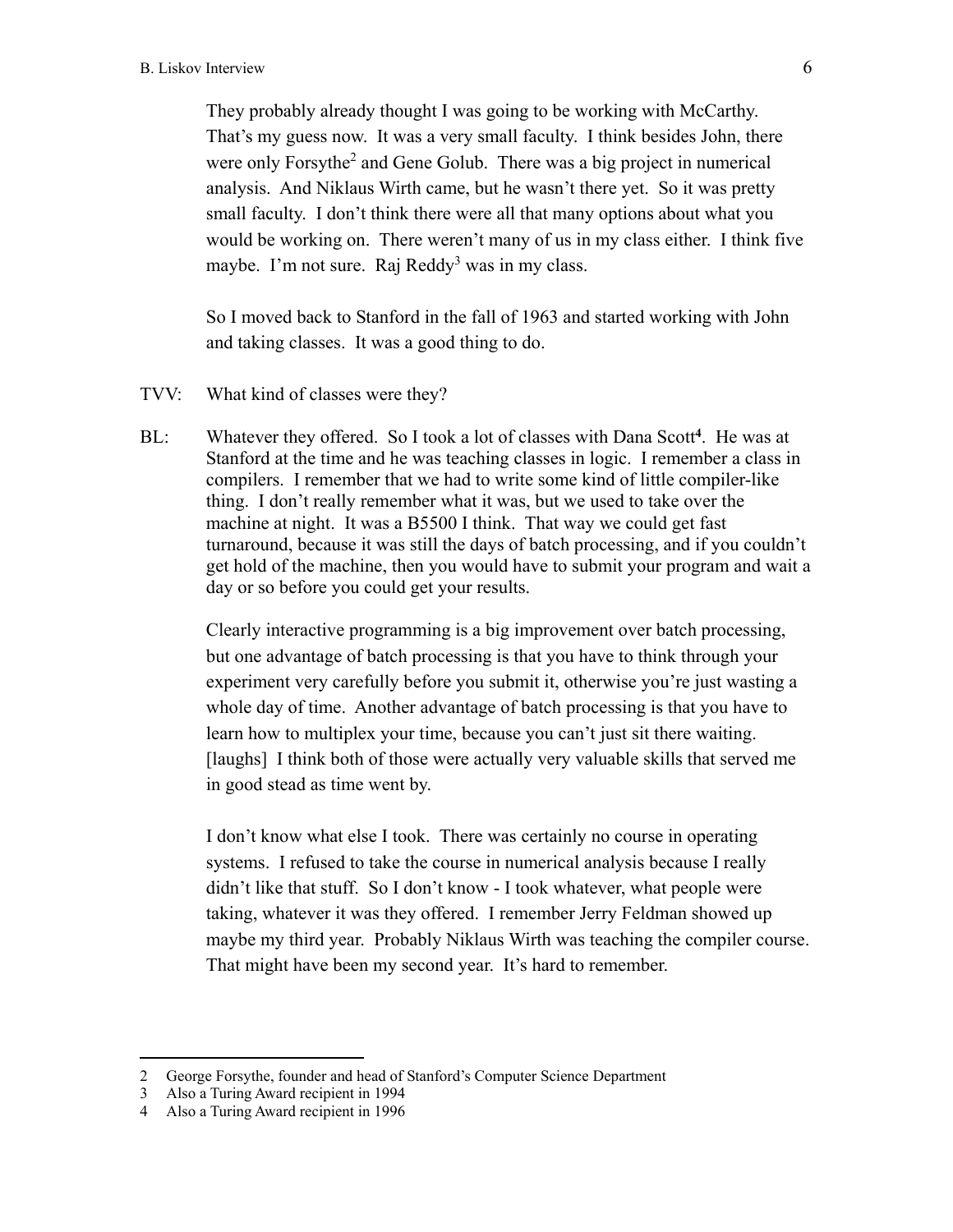Meanwhile I was working with John [McCarthy] and I was reading whatever papers were available and so forth. And I figured out, probably in my second year, that I would really rather be in systems. I think I liked that compiler course and I liked that way of thinking. But I decided to stick in AI and try to get my PhD out of the way as expeditiously as possible. I was very interested in what was then machine learning. I was really interested in trying to make machines do planning and stuff like that, but it was a very hard problem.

As you know, that's an area of AI that's changed hugely since those days. Then it was this idea that the program would think like a person and you would try to mimic the way people thought about things. In fact, that was kind of what was going on in my PhD thesis – the *Program to Play Chess Endgames.5* There I was thinking about what were the strategies I would use as a person playing that game, and then I built those strategies into my program. But it was limited what you could accomplish with that way of thinking about machine learning. Now that we've switched to the modern techniques, they seem to make a lot more progress.

Anyway, I did my PhD working with John McCarthy. And when I was in my final year, I started looking around for a job, but nobody gave me any guidance. John was not a person who would have done that anyway and I didn't really understand any sort of application process. So I didn't apply to any schools. I sort of waited for people to come to me, which in a way was what was going on with others - I mean Raj Reddy and so forth, because it was the old boys' network in full play at that time.

So what I had offers to do… I must have applied to somewhere, because I don't think these just came out of the blue, but I had an offer at Hayward State – that was because Harry Huskey who was running the department there knew me. I had an offer at SRI – that was because... I can't remember his name right now, but the person running SRI labs knew me. Then I had an offer from Mitre where they knew me, right? [laughs] And I knew that the job at Hayward State would be a very bad idea, because it was a heavy teaching load with very little research, and that didn't seem like a good idea. And I wanted to move back to the Boston area. I actually came and applied to MIT, and I think they would have offered

5 Huberman (Liskov), Barbara Jane (1968), *A program to play chess end games, Stanford University Department of Computer Science, Technical Report CS 106, Stanford Artificial Intelligence Project Memo AI-65*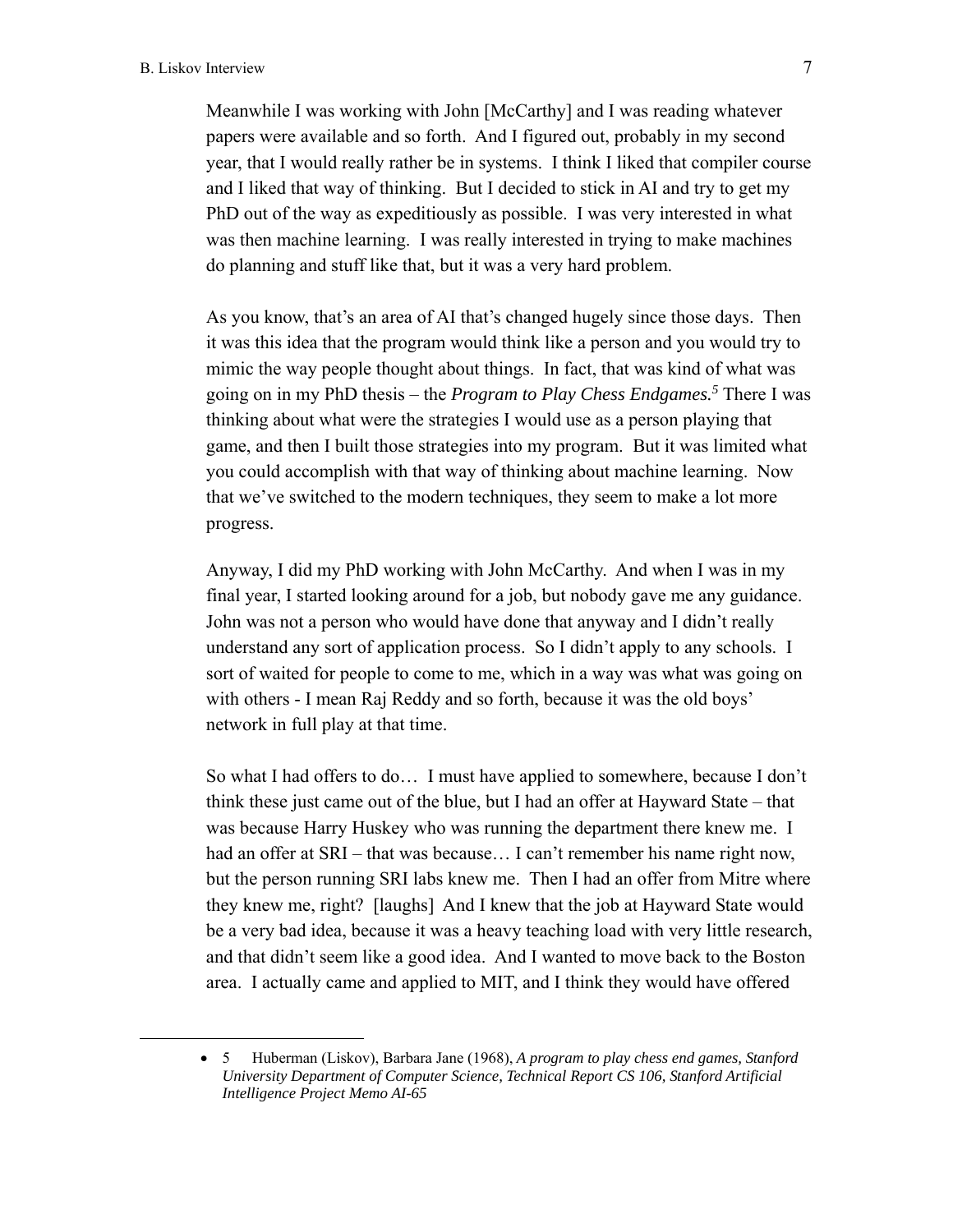me a job as a tech staff probably. Not a research associate. I'm not sure exactly. I decided that probably wasn't a good idea.

So I decided to go to Mitre. That was a good idea because I was also changing fields from AI to systems, and I didn't know too much about systems. I think I'd had that one course in compilers plus my background in computer architecture such as it was. So I had a lot to learn. And so this is now the fall of 1968. I moved to the Boston area. By then I had met my husband. We weren't married yet, but that seemed like a good thing to continue with, and so I moved back to the Boston area and took the job at Mitre.

I started at Mitre in September of 1968, and the first project they handed me was a microprogramming project. In those days, microprogramming was considered to be an interesting research direction. The idea was that they would provide you with a read-only memory and a very simple, small instruction set, and then you could implement a more grandiose instruction set using the read-only memory and this very small instruction set. I had read the paper<sup>6</sup> on the THE operating system and I was very intrigued with the notion of semaphores and I was interested in parallel computing, so I decided to put the project in that direction. I mean, why do a project like that if you're just going to implement a standard instruction set? So I sort of moved it in that direction.

I actually had a chance to meet [Edsger W.] Dijkstra. He came to Mitre. Maybe it was the spring of '69. I'm not really sure. I met with him and we talked about semaphores, and I decided to implement them in the hardware. I had put into the hardware, using the microprogram, sort of a basis for parallel programming. It was a single processor, but this was a way of time-sharing. When that part of the project was finished, then the next part of the project was to use it for something. I built a little multiprogramming system on top of this hardware, taking advantage of what semaphores gave me and some of the other stuff that I've really forgotten about, how you control the interrupt system and stuff like that.

TVV: So this was the Interdata 3…

BL: This would be Interdata 3. Or maybe it was the 4.

<sup>6</sup> Dijkstra, E.W., "The structure of the 'THE'--multiprogramming system," *Comm. ACM* 11, 5 (May 1968), 341-346.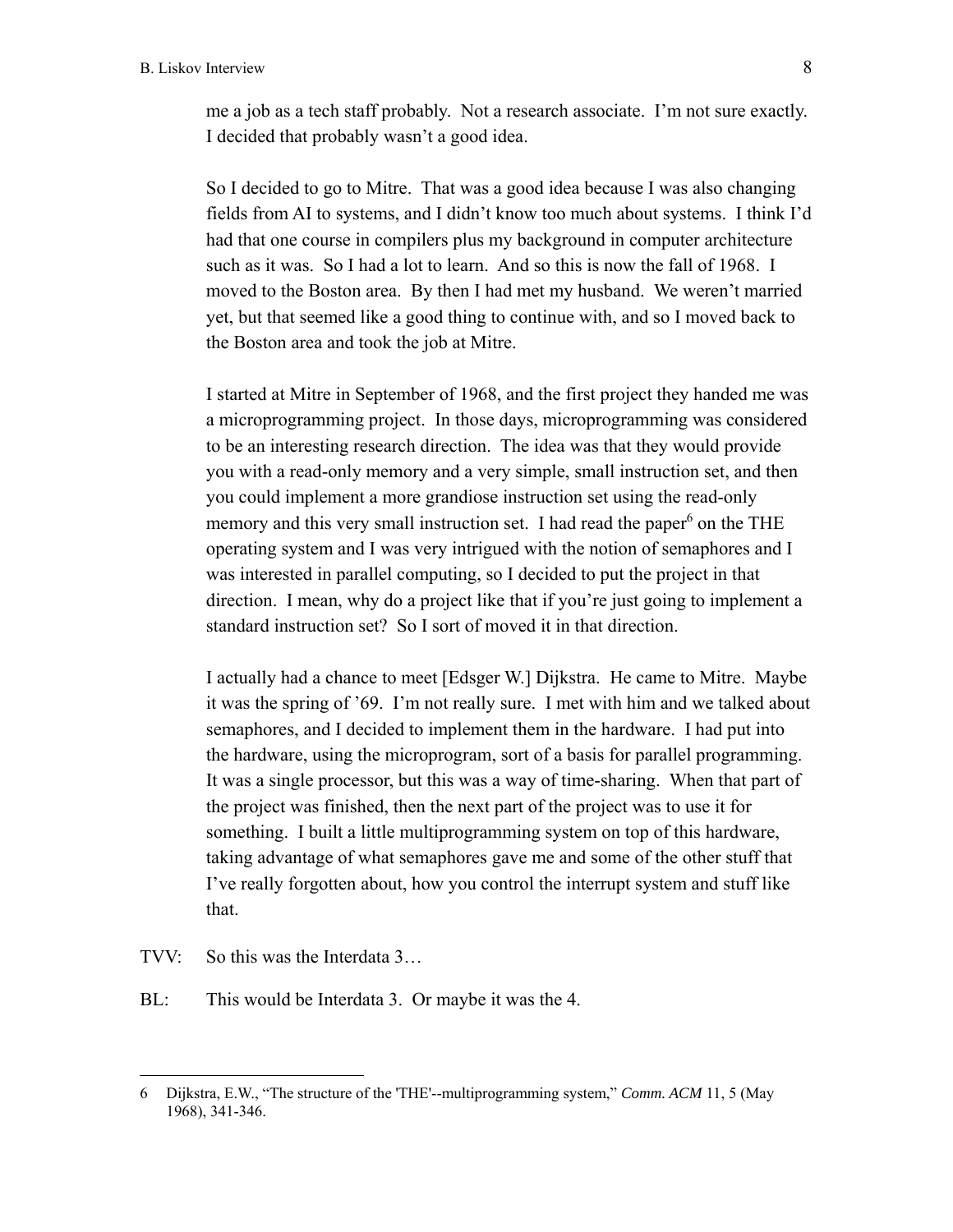- BL: Yeah. I think it was… Was it Interdata 3 or 4? I've forgotten. I could look in my… you know. But anyway, it was…
- TVV: They were similar.
- BL: Yeah. I probably finished the first part of that thing in the first year, and then in the second part of the project, which maybe started in the fall of 1969, by then I was working with one other person, somebody named Bob Curtis who was a tech staff at Mitre. Actually I don't remember that Bob was involved. I'm not sure exactly when we started working together. Anyway, he was definitely involved in the early work on the Venus operating system.

[chuckles] The little computer I developed was called "Venus" and then we developed the Venus operating system. I had also a couple of people working as programmers. I did most of the design and we figured out how to implement this thing. It was an interesting little system. It's been a long time, I really haven't thought about it much since then, but it got me into operating systems and I learned about what was going on, the kinds of abstractions that were being used in operating systems. Semaphores turned out to be handy. That was probably the second year at Mitre – '69 maybe into the fall of 1970.

When that project was finished, Mitre asked me to look at programming methodology. That was a successful project. I'm not sure exactly what these dates are. I actually have some of the tech reports, so I can go back and figure this out.

So that got me into programming methodology. Mitre, as you know, works for the government, and the government puts out request for proposals, and I wasn't in a position yet where I was the person who would be answering those proposals. I was somebody that they were using as a person they could put in charge of a project once they'd brought it in. When I arrived this Interdata 3 project was there waiting for me to work on, and then after that was done, they'd already bid on the "software crisis" request for proposals. And I was finishing up this project, so they asked me to take that on.

That was a marvelous opportunity for me because it opened up a whole new area I didn't know anything about. I started reading the literature, which was not vast, but there definitely was some. The players were the sort of usual players if you think about... I mean there was Tony Hoare<sup>7</sup>, Niklaus Wirth<sup>8</sup>, Dijkstra<sup>9</sup>, and

<sup>7</sup> Also a Turing Award recipient in 1980

<sup>8</sup> Also a Turing Award recipient in 1984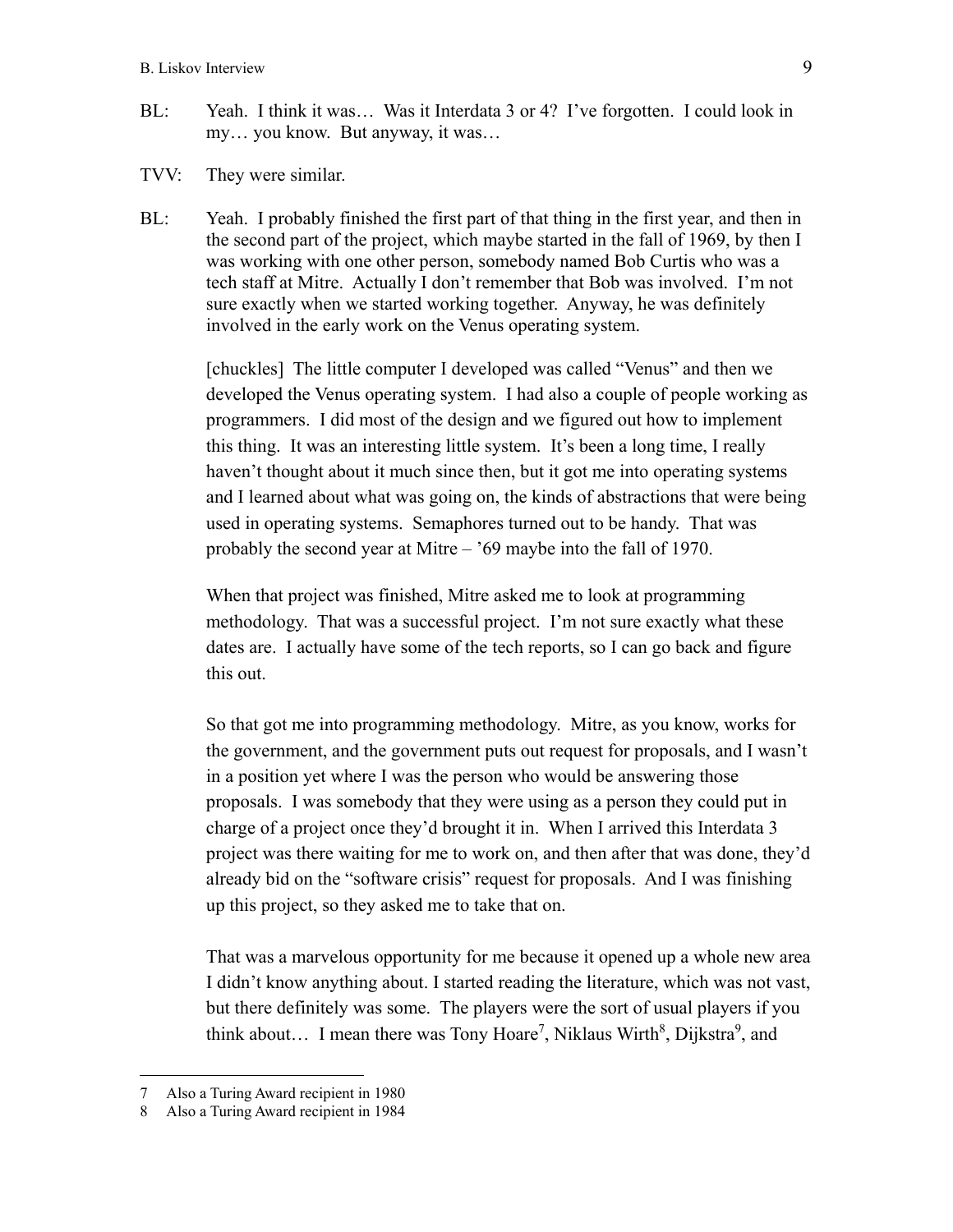other people that you would recognize from those days. I guess most of the conferences were in Europe now that I think about it.

- TVV: Did you go to the NATO program methodology meeting or whatever it was, the famous one?
- BL: I did not, no. I didn't go to many meetings at this time. Later I was in Working Group 2.3, 2.5, the methodology working group. But I never found that kind of format useful for me. I tend to be more "I work by myself." But I read proceedings from these meetings and learned about what was going on, and started thinking about methodology. As I say in my Turing talks, as I was looking at various people – Dave Parnas of course was another big player – and I read all the papers I could get my hands on and thought about their proposals for methodology. At some point during this process, I realized that I had invented a methodology of my own while working on the Venus system, not because I was thinking about it but just because I wanted a way of organizing that software that gave us a sensible way of approaching the software development process.

The idea that I had in Venus was that… I mean to understand the background at this time, you have to understand that there was that ALGOL school of programming which had a good idea and a bad idea. The good idea was that you had blocks, and inner block had private data and the outer block couldn't access it. The bad idea was you had blocks [laughs] and the inner block could freely access all the stuff in the outer block, and so there was a natural tendency to communicate through global variables. That was not such a great idea. Some of Parnas' papers talked a bit about why that was a bad idea, although I would not say that in general it was understood that this was a bad idea.

At any rate, somehow I understood this wasn't a great idea, and I think it has to do with the fact that if you have lots of people working on different pieces of the system and they all can freely communicate through this set of global variables, you're going to have a big mess on your hands. And maybe I saw a mess like that in the Harvard stuff. I'm really not sure where it came from. But I decided we were not going to have shared global variables in developing the Venus system. Instead we were just going to break up the global variable space into what I called "partitions," and each partition would be in the charge of a particular program module, and that module would be the only place you could access that data. Since other parts of the program had to use it, that module would provide procedures that that other parts of the program could call. That's the methodology we used and it worked out extremely well.

<sup>9</sup> Also a Turing Award recipient in 1972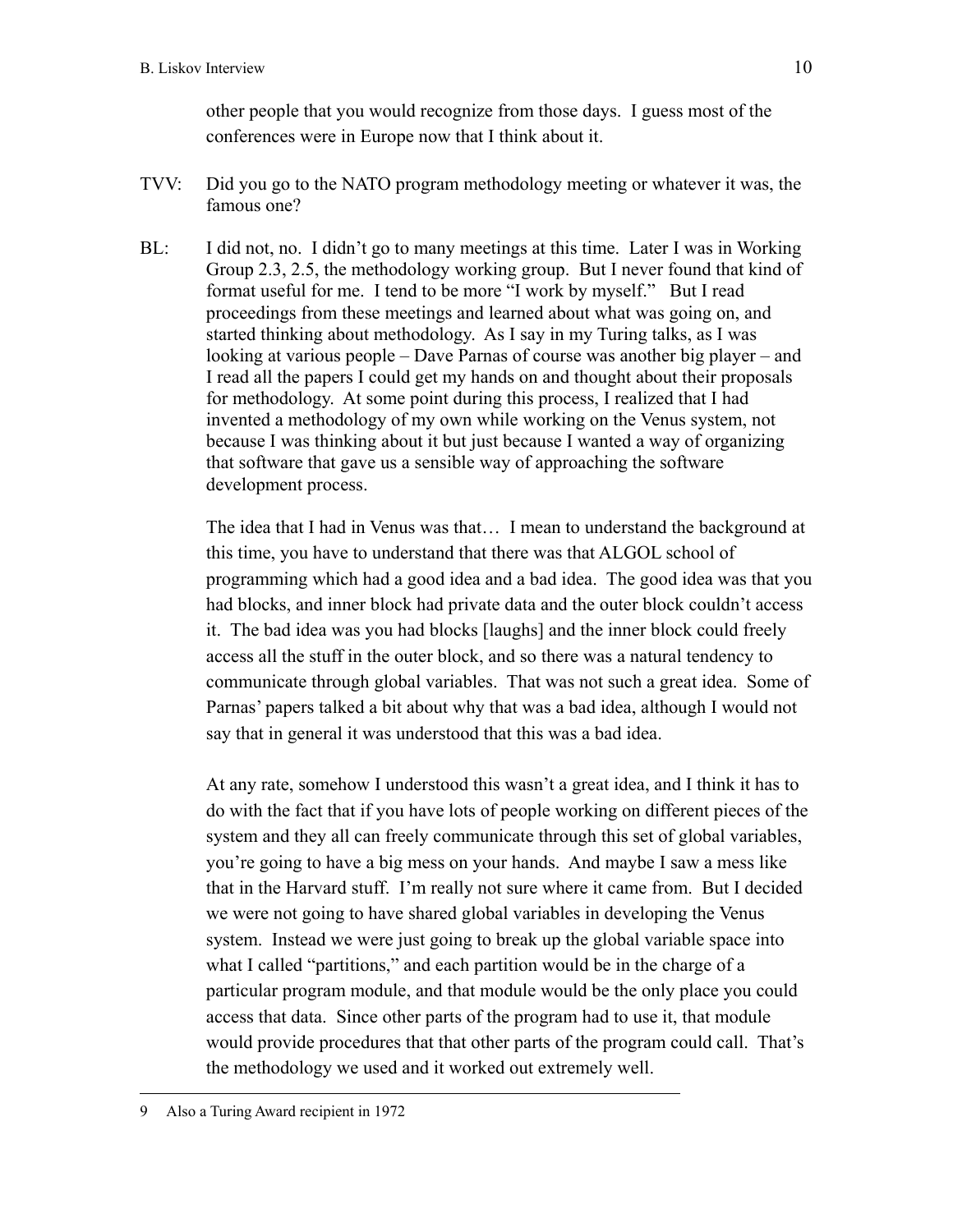Another thing that was going on in Venus, which I usually don't talk about in my Turing talk, is that we were also thinking of the question of "How do you organize a parallel program like an operating system? And how in particular do you control the devices, the shared resources? How do you communicate among the threads that are doing the concurrent processing?" And I was kind of using abstract data types already. I was thinking in terms of the way you do it is the thread makes use of the shared resource, which is actually an object with a bunch of operations, and you call that object and it has some hidden resources which it uses to sort of… it's being shared by all the threads and that's how the control actually happens.

Although I didn't pull that out in the first paper I wrote on programming methodology. I wasn't even really thinking about it until the  $SOSP<sup>10</sup>$  History Day where I gave a talk about the history of program structure in operating systems and I looked at the THE system again, I looked at the Venus system, and then there was that Schroeder and Nelson, or Nelson and Birrell - the paper about the two ways of organizing a parallel program, one where you have queues and one where you send messages. I was looking at some of those methodology papers and I realized that Venus was actually one of the ones in the mix there and that there were two structures – one of the shared resources where threads just call operations and everything is taken care of under the covers, and this other structure which is you provide a… it's sort of a CSP-like structure where you have your thread and it's got a bunch of methods that are being called remotely. It's a different model of computation. So Venus had both those things. It was on the shared resource, you just call its operations. It kind of follows naturally from this idea of partitions and just calling operations.

Okay. So I was thinking about methodology and I realized I had a methodology, so I wrote a paper on it and that went into the Fall Joint I think it was in 19-… I think it was probably published in '71 or '72. But meanwhile I also had written [a] paper on Venus, and I submitted that to SOSP. It was the third SOSP. And it was accepted.

By the way, that was the first writing experience I ever had where I had somebody reading my paper and giving me criticism about it. Because John [McCarthy] didn't do that. I had never had that experience. I never had an

<sup>10</sup> ACM Symposium on Operating Systems Principles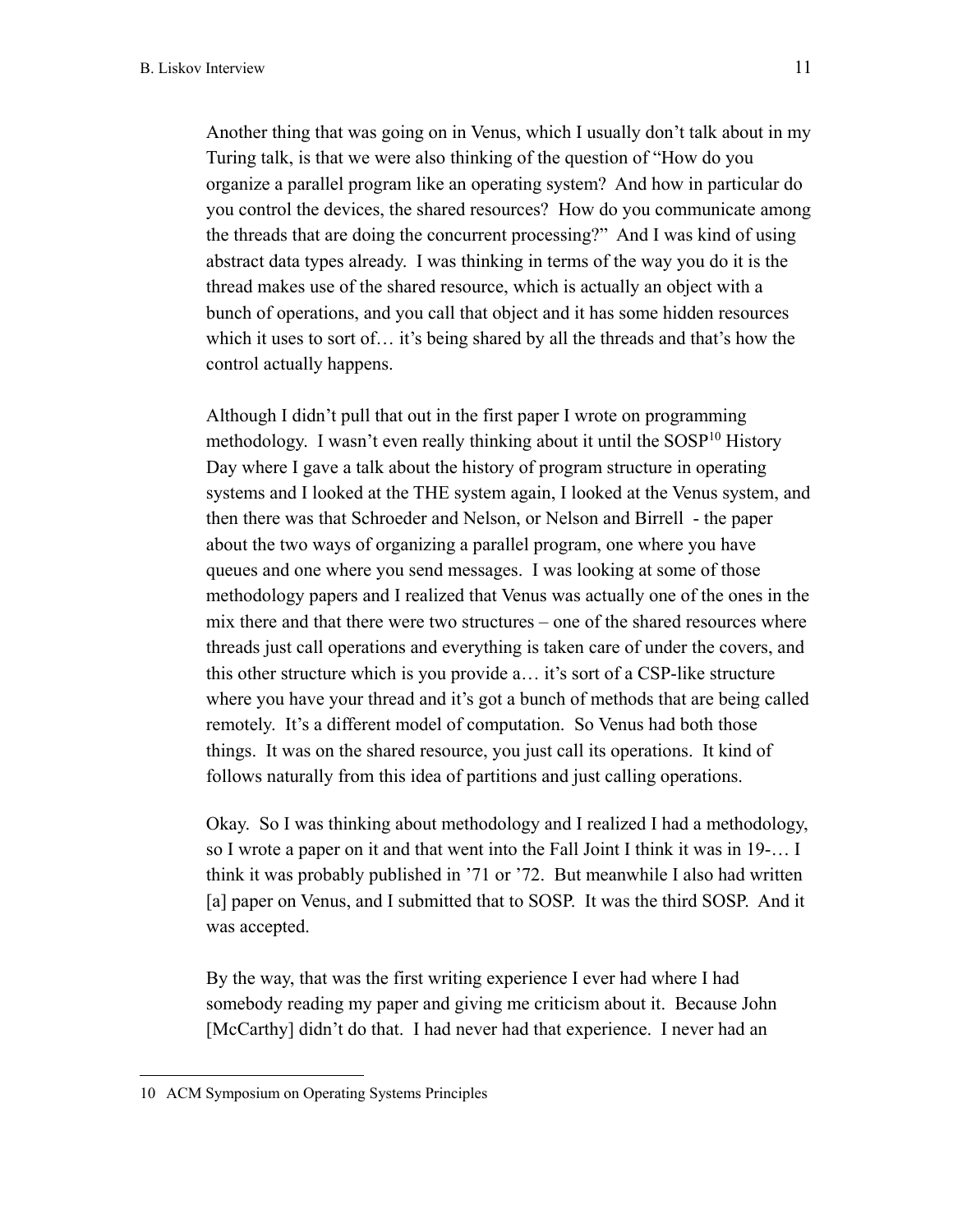advisor as a graduate student who was working with me, telling me, "Oh, this doesn't make sense. Reorganize that," and so forth. It was very useful. That was my boss, Judy Clapp. She'd been a tech staff at Mitre even earlier than me, and has very interesting stories to tell. She was serving that role and it was very valuable.

Anyway, the paper on Venus was accepted. SOSP as you know is the top systems conference. It was even in those days, even though it was only the third one, because it was the only act in town. Jerry Saltzer was the… I was one of the prize papers. They've always had this tradition of the top few papers, the award papers, and they go into… they used to go into the *Communications*. Now they go into TOCS.

So Jerry was the chair of my session, and Corby was there, Professor Corbató<sup>11</sup>. And I'm not sure who else was there from MIT. Probably other people from the Multics group. And after my talk I was invited to apply to MIT. So I think I talked to Jerry. He encouraged me to apply, so I did. I also applied to Berkeley, and I could have probably gone to Berkeley, but my husband was not willing to move. We were married by then and he worked for Raytheon and it didn't look like it was easy for him. Certainly not in the Berkeley area. He might have been able to do something down in the peninsula. So I moved to MIT in the fall of 1972. And at the same time, Mike Schroeder was hired, so they hired two people in systems.

I think it was Title  $IX^{12}$  that sort of opened up things for women. My understanding of what happened was the landscape had changed. All of a sudden there was more pressure on universities to hire women. I don't think all universities were paying much attention to this, but MIT was paying attention. I think it was coming from Jerry Wiesner, who was the president of MIT, because this kind of stuff has to come from the top. Jerry was actually interested in increasing the number of women. The head of the EE department – it wasn't EECS yet, it was just EE – was Louis Smullin, and I think Louis was interested in doing this. Then Bob Fano was the head of computer science, and Bob was definitely interested in doing this. They were looking for a woman and there I was. So it was a mutually beneficial exchange. As soon as I got the offer, I knew I was going to leave Mitre. It was just something I guess I'd always thought would be fun to do, and I decided I was going to do it.

<sup>11</sup> Fernando José Corbató, himself a Turing Award recipient in 1990

<sup>12</sup> Title IX is a comprehensive federal law that prohibits discrimination on the basis of sex in any federally funded education program or activity.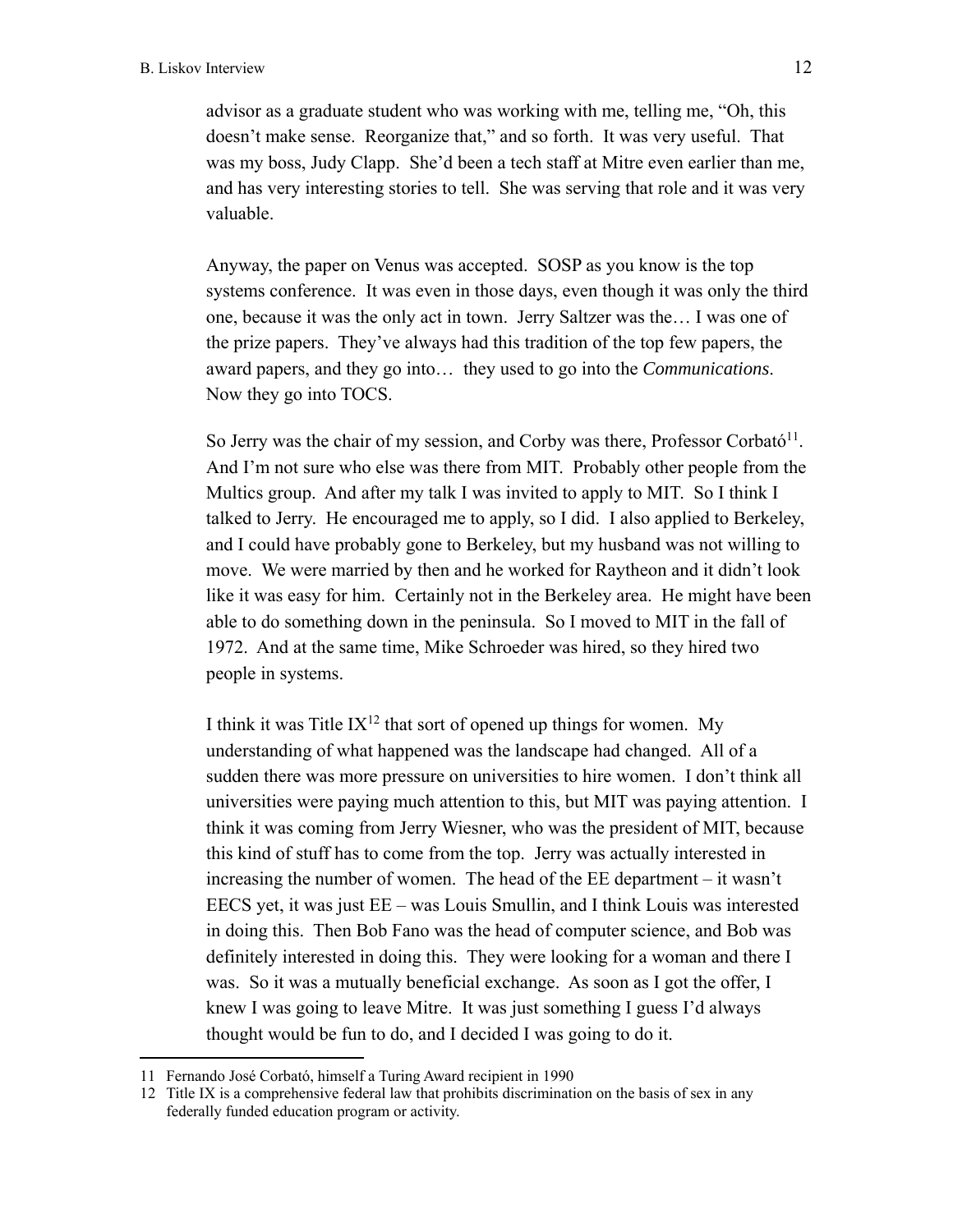So I got to MIT. There were only 10 women on the faculty out of a faculty of a thousand. As you know, since you went to MIT, the number of women in the undergraduate population was very, very small. My husband is class of 1960 and there were 16 women in his class. I mean so small, it's really, you know… MIT always admitted women, but they never had very many, partly because they had no housing for them and so they didn't know what to do with them. That changed when… I forget the name of the woman who gave money for a dormitory for women<sup>13</sup>, and as soon as they had more space, they started to let more women in. That was in the '70s or maybe the late '60s. I'm not sure exactly when.

# TVV:  $'60s$ .

BL: It was the '60s? Yeah. So I went to MIT in the fall of 1972 and that was a wonderful move for me. The glory of working as a university professor is that you get to do whatever you want, right? You go to a place like MIT, you have certain responsibilities. MIT is very focused on teaching and quality teaching, and everybody teaches two courses a year, and that takes time and you got to pay attention to that. But as far as research is concerned, you figure out what you're researching on.

Of course there's a downside to this too. First of all, you better have the ideas. You have to figure out what you're going to do. You can do it, but you have to figure out what it is and then you have to raise money. But raising money was pretty easy in those days because those were the days when DARPA<sup>14</sup> was supporting computer science research and it was mostly putting its money into a few institutions. I don't remember whether it was Project MAC still or Lab for Computer Science, but we used to submit one proposal for the whole lab and I just had to write a couple of pages in that proposal to get money. I also wrote NSF proposals just to have sort of another source of money and to practice how to do that. But compared to the situation today, it was a lot easier to fund your research then.

So I came to MIT. The first course I taught was what is currently 6.004. So it's a computer architecture course. This was a weird assignment for me because I had no EE background, and I was actually in an EE department. It wasn't EECS yet. I don't remember when it became EECS. Probably a few a years later. That was a bit of a scramble. Jack Dennis had a graduate student, Clem Leung,

<sup>13</sup> McCormick Hall is named after Stanley A. McCormick, the husband of Katherine Dexter McCormick '04, who was the benefactor of the building

<sup>14</sup> Defense Advanced Research Projects Agency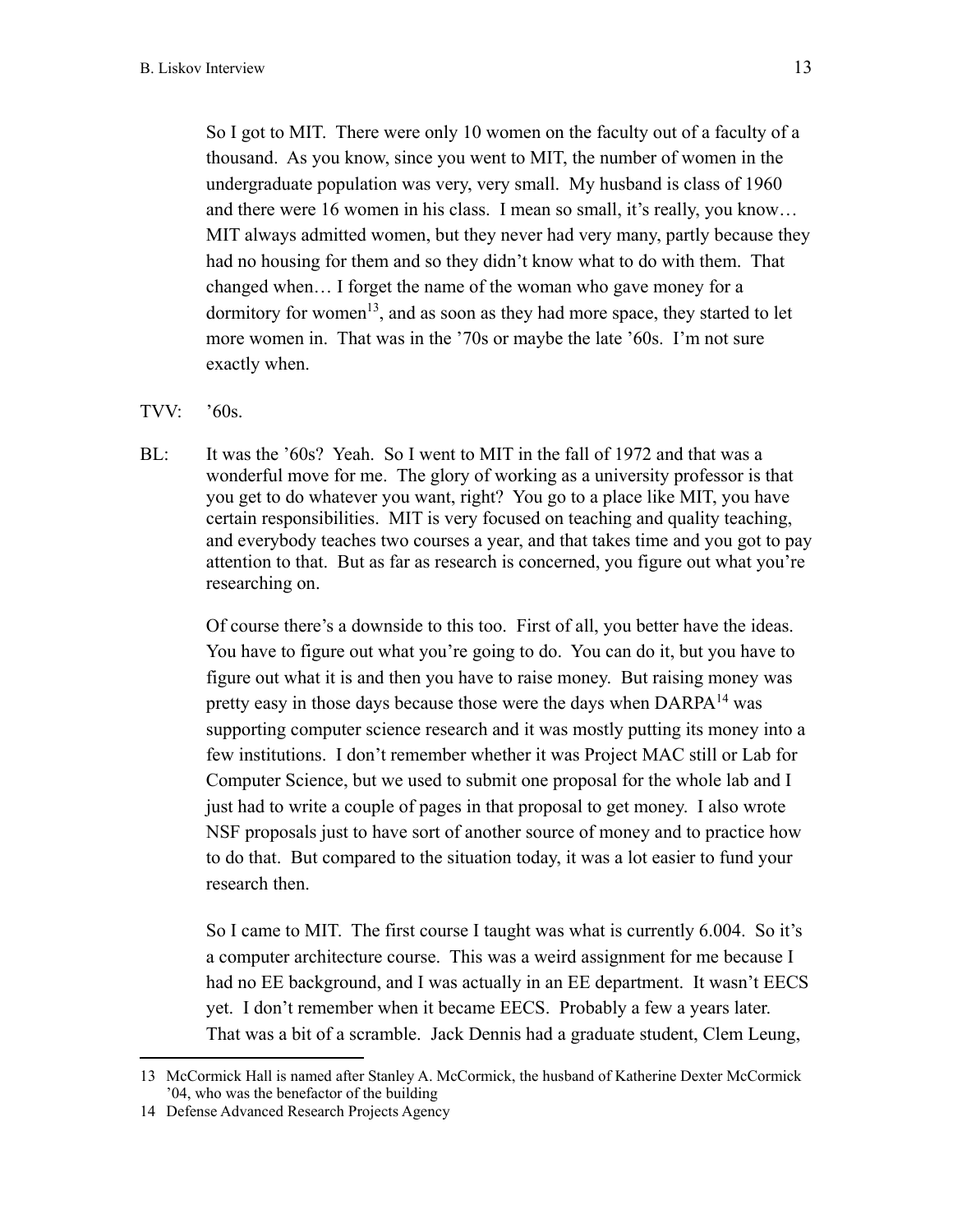who was also a TA for the class, and he helped me. You know, I was keeping sort of one week ahead of the students, learning stuff about circuits and so forth, which really I had no background in. And I definitely had students who were not happy to see me. I didn't feel that I got discrimination from the faculty, but I did feel that the students… there was a few students in the class that were… they'd try to trip me up. They'd try to ask me a question I couldn't answer. Of course I was at a kind of vulnerable position, teaching a course in an area I didn't know. So that was a little bit of a baptism by fire, but I learned how to… I was one week ahead of them, and I learned how to say, "I'll talk about that at another time." [laughs] Meanwhile I started getting the research…

Oh, the other problem was I was in Project MAC or LCS, and they decided I was an AI person and they put me on the AI floor. I think they wanted me to work in AI. But meanwhile I was working programming methodology. Jack Dennis in the spring of 1963 helped me move my office back down to the systems floor, which was a much more congenial place, and that helped a lot. So Jack was very helpful.

So meanwhile in research, I'm sitting there thinking about programming methodology, and I was really interested in programming methodology. I thought it was a very important field. And what I had noticed was that although the papers were very compelling when you read them and they always had an example and you would follow the example and you'd say, "Oh yes, that's very convincing. This is the right way to do things"… And I'm thinking specifically about Parnas' papers because his were about how to structure programming. If you think about the papers at the time, there were papers on "Here's how you design software." So Niklaus Wirth wrote about top-down programming and Dijkstra had that wonderful letter to the *Communications of the ACM* on "Go To Statement Considered Harmful," and really the gist of that paper, if you think behind the scenes of that paper, it was really about Dijkstra's message, which was "We should be reasoning about the correctness of code." The goto was bad because it made it harder to do that reasoning, but the idea that programming is an intellectually difficult problem and that we should approach it in a kind of mathematical way, that was early days and that was a pretty significant step forward to see that way of thinking about things.

But Dave Parnas was writing about modularity, and he was saying, "Here is how we should think about modules." He actually said, "Programs are built of modules, but I don't know what they are." And that was kind of the state of the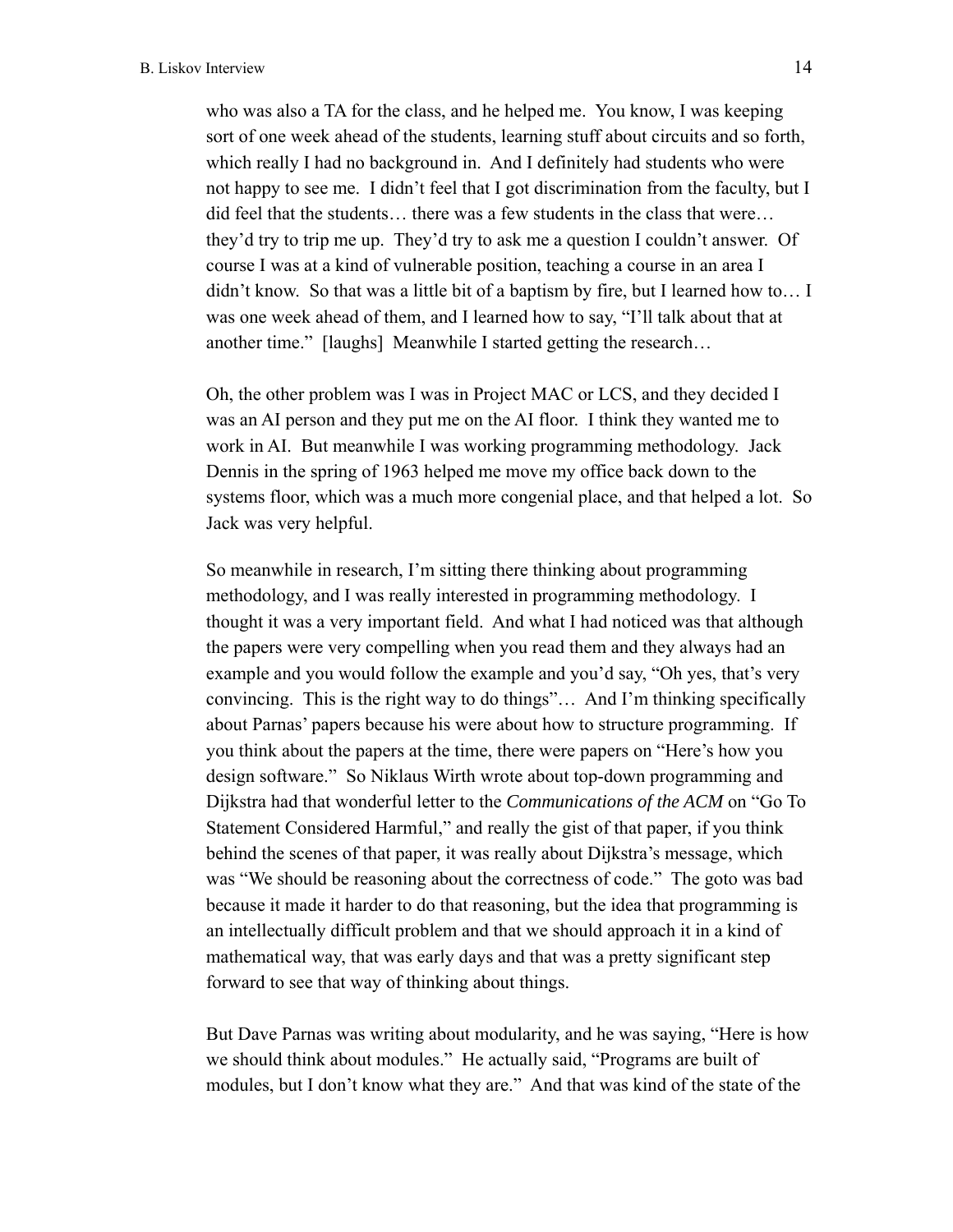art at the time. But he had the idea of specifications. He was saying, "Whatever they are, we better describe their connections completely." So he meant "Whatever their interface is, we better have a complete description."

I used to feel kind of jealous of the electrical engineers because I thought, "At least they have these components and they connect them by wires, and that forces you to really focus on what those wires are." Whereas software was so plastic that people used to design without thinking much about those wires, and so then they would end up with this huge mess of interconnections between the pieces of the program, and that was a big problem. That was a problem I was looking at in Venus when I said, "We're going to have partitions," but it was just a problem in general. Global variables were a big problem. Just the ability that there was nothing forcing you to do things in any particular way, so you could do whatever you wanted.

So anyway, I was thinking about this. I was thinking about the fact that even though I would read Parnas' paper and I was convinced that people would read my paper and have the same reaction, you would say, "Yes, that's a great idea," but when you start to think about "How do I apply it to my own stuff?" everything fell apart, you just had no idea how to apply it.

I was trying to think about "What can we do to make things better?" and at some point, and I really don't know when, but probably winter of 1963-64… I mean…

- TVV: '73.
- BL: ...'72-73, [laughs] I got the idea of data abstraction. And it was this marvelous idea. It came out of nowhere. But once I got it, I could see that this was really going to work because programmers already knew about abstract data types. I mean even if they weren't thinking about them, because they knew when they used an array in their Fortran program that this not something the hardware had, this was something that you used through a set of operations and under the covers there was an implementation going on. Certainly you knew this in spades if you were using Lisp, which was what I wrote my thesis in, because there you used lists and it was clear there was an implementation underneath and that they were abstract.

So I felt programmers could understand the notion of data abstraction. They already understood about procedure abstraction, and the data abstraction was more powerful because a procedure… Oh, by the way, they were sometimes implementing a data abstraction with a procedure abstraction by having a whole bunch of extra arguments that controlled the different things the procedure was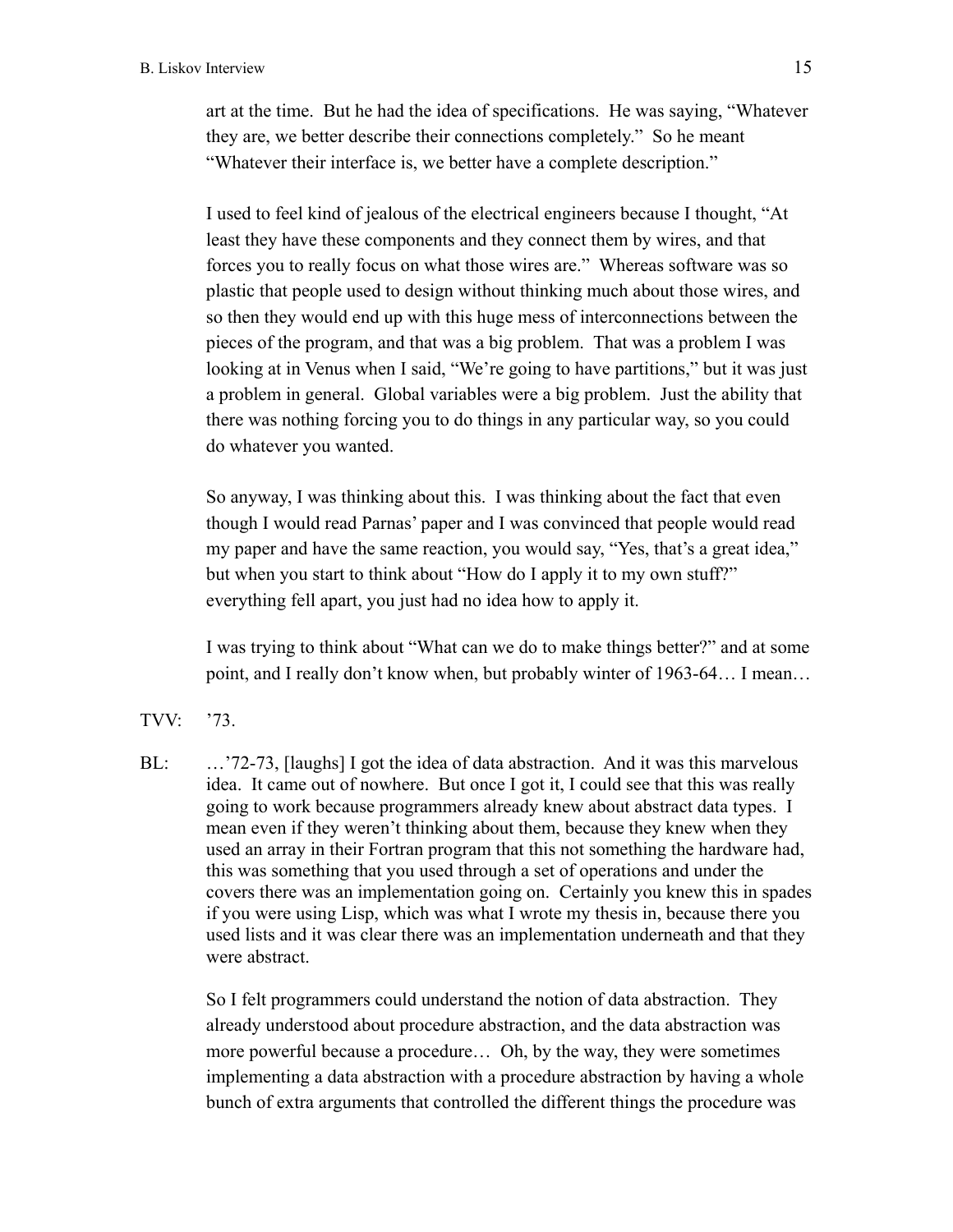going to do, but that was a mess also. So I felt this was something that programmers would feel an affinity to and something they could understand.

And I think another thing that was important about it was… So it was a bigger module, it fit an idea of modularity – you needed something bigger than a procedure in order to really make progress – and it was also an abstraction. And that was important too because when you design, you need to think abstractly, and having a thing that matches the abstract thought, that helps you with your design. So being able to think in terms of "What data abstraction do I want for this place? What procedure abstraction do I want for there?" this is a design approach. So it was also useful from that perspective.

I was lucky enough to have this wonderful moment in which I had this idea, and as soon as I had that idea, I knew that it was going to go somewhere. So I started working on that idea. And I started working jointly with Steve Zilles. And this was definitely in the spring of 1973.

Steve was a graduate student at MIT and he is an employee of IBM. IBM was in the same Tech Square building that the lab was in. He was older. He was in his early thirties, so he'd been working for IBM for a while and then he went back to school, and he was only I think going to school part-time because he was still working for IBM. And he had had some similar ideas, so Steve and I started to work together. I think Jack Dennis organized a little workshop in the spring of 1963, and maybe that's how I got connected to Steve. I think Tony Hoare was there, but I could be confused about this. I haven't tried to figure it out. But Jack was interested in these ideas and he was encouraging me to work on them.

Steve and I started working on this. And having an idea and figuring out what this idea is all about are two different things, so it was just "Here's a direction to go in." So we started trying to flesh it out, and we knew that we probably were going to work on programming language as a result because you need to express an idea like that in a programming language so that people have within their grasp the necessary linguistic features to make it all sort of hang together. We were interested in "What would a programming language be like? How could you have type checking that would encompass this notion of data abstraction?" And just the whole thing was a big mystery, but we started working on this.

Of course we read papers, and now I was moving into programming languages from a background where I knew Lisp and Fortran, and of course I'd done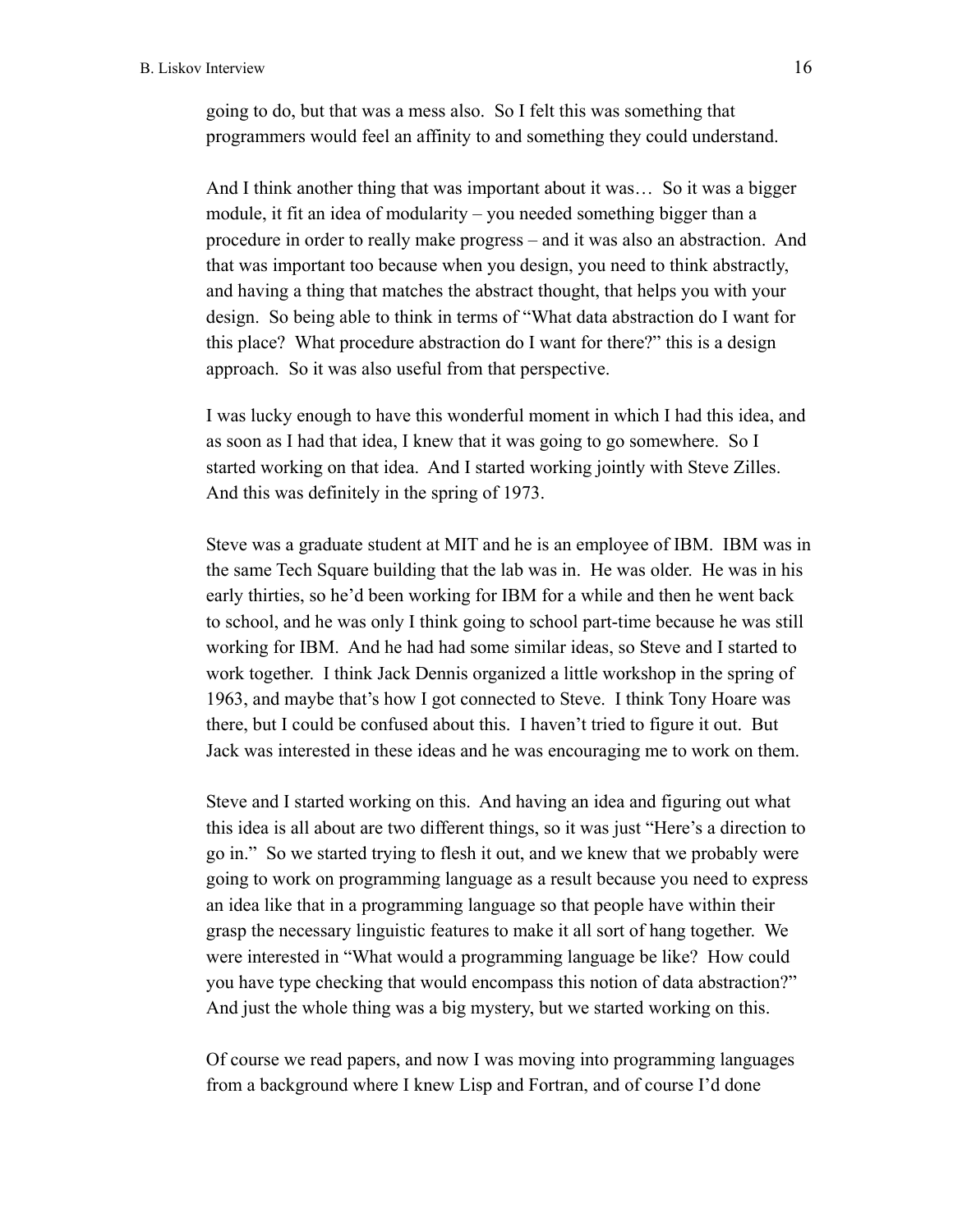reading on other stuff. Steve coming from IBM, which was the big player in programming at the time – they had Fortran, they had PL/I, they had COBOL – so we covered a wide range of programming languages between the two of us and we read a bunch of papers. The one that I found the most… Well, we read the paper on Simula 67, and that didn't quite have data abstraction in it even though it was about classes and subclasses, and you could see how they could be data abstraction. It had no encapsulation, which is a very critical component if you want modularity, and they were mostly interested in inheritance, which we saw as a red herring, so we ignored that.

Jim Morris had a wonderful paper on "Protection in programming languages"15 I think it was called, where he was talking about modularity and what are the rules that you have to follow in order to get the benefits of modularity. So the benefits of modularity are local reasoning… That's the most important. And Jim said, "Well, a module has some state inside it and then a bunch of code. The first rule is that the code on the outside of the module can't modify that state. And this is clearly essential, because if the code on the outside could modify that state, then I'd never be able to reason about the correctness of that module because all the code in the program would be suspect." But then he said, "But in addition you want modifiability, which means that if I don't like the way that module's implemented, I'd like to be able to replace it with another piece of code implemented in a different way. And so to get modifiability, the code on the outside shouldn't even look at the state. It should only interact through this abstract interface."

So those are in fact the two key pieces of modularity, although in those days and actually even today, another very important component about modularity is that it's a management tool, because it allows you to break up your program into separate pieces. If they follow these rules, then people can work on these pieces independently. In those days, people didn't know what modules were, and there were papers being written that would say things like "A module must not be more than a thousand lines of code." I mean people really did not understand the notion of abstraction, the notion of encapsulation. They mostly only understood that they needed a way of controlling the program development process so that people could be working on separate things.

Anyway, Jim laid out those two principles, and Tony Hoare at the same time was writing papers about… He already had the notion of abstracting from a

<sup>15</sup> James H. Morris, Jr., *Communications of the ACM*, Volume 16 Issue 1, Jan. 1973, Pages 15-21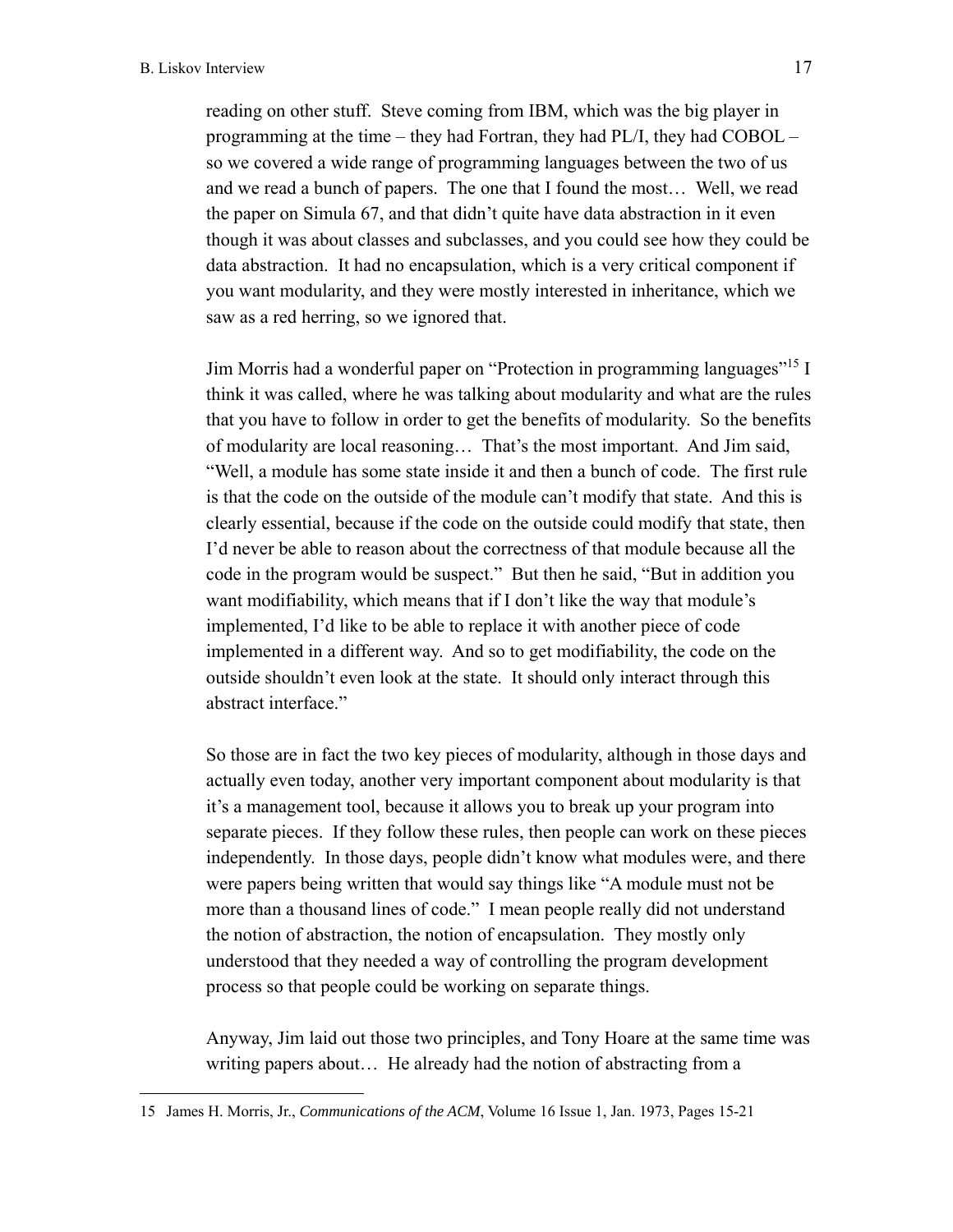representation to an abstract data type even though sort of they were existing types rather than… So this idea was coming up in very many different places.

But Jim had no idea how to implement this. So then after you say, "Well, these are the rules," the question is "Well, can I enforce those? In particular, can I build them into the programming language so that the compiler can ensure that you get encapsulation?" So that was what Steve and I were struggling with. How would you implement this? How would you make it work? Jim had a proposal which was basically to use encryption. He talked about "seal" and "unseal." And that would work. The idea is the module has a key. It encrypts an object when it comes out, it decrypts when it comes in. If somebody's been mucking around with it, you can tell. That certainly works, but it's not practical. So we were looking for a… You know, "I don't want to do it that way. I want something efficient."

And by the summer of 1973, we had figured out that it was possible to do this with a compiler by having a notion of a linguistic structure that implemented a data abstraction and the compiler would just ensure the abstraction barrier, and the code on the outside would only be able to call the operations. It was nevertheless just a sketch. I mean we didn't have a language. We just had a proposal for a language. And in that paper, we talked about some issues we didn't know how to handle. In particular, generics and polymorphism.

Polymorphism was neglected for years. I think it's relatively easy, when you're just doing procedures, to ignore the fact that "I don't want a sort routine that works on an array of integers. I want a sort routine that works in general." But given the limited range of data types that existed at the time, you can kind of see why people weren't thinking about that. As soon as you go for data abstraction, you can see that you need some mechanism to allow you to define a data abstraction like a list or a set or a map or something that you just define it once and you don't have to keep re-implementing it every time you have another type of element. And clearly there was polymorphism in the implementation of the built-in types. So arrays could have floats or ints if you were working in Fortran. So it was there. It just wasn't sort of pulled out as a mechanism that programmers could get their hands on, and we could see that was going to be an important component of it.

We wrote this paper on abstract data types and it was a big hit. I mean we submitted it to the Conference on Very High Level Languages – which I don't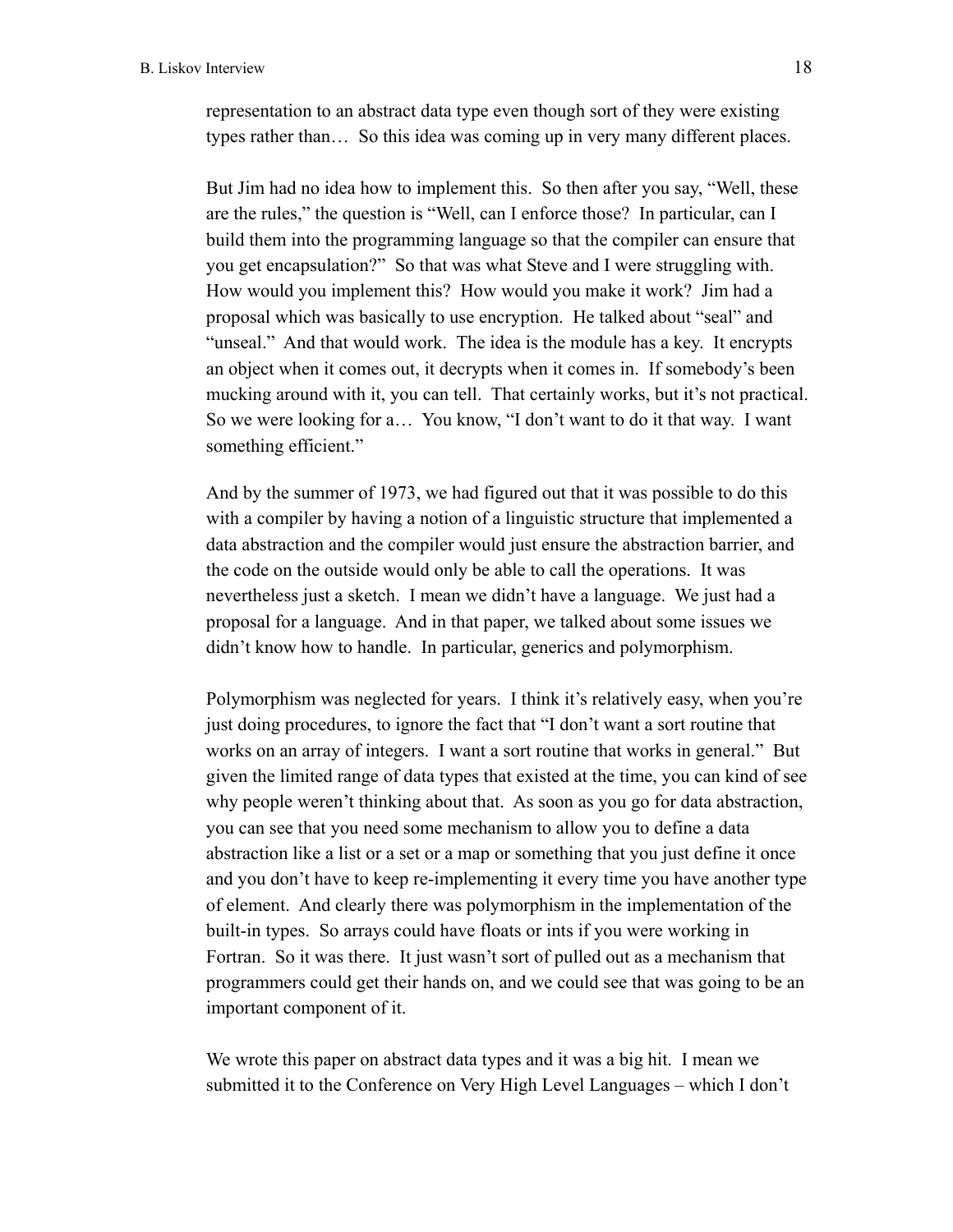know when it stopped, it didn't exist for very many years – and it resonated with a lot of people. We finished this paper in the summer of 1973.

Then in the fall of 1973, I started working on what came to be called CLU. So here was this proposal for a programming language with just a few hints of what might be in it and some statements about "It'd be nice if it had polymorphism. It'd be nice if it had exception handling." Exception handling was also… people were trying to figure out what that meant in those days. That was another area in programming languages that people were thinking about but had no real idea of what should be done. So the next step was to sort of really get down to brass tacks and figure out what all this stuff was.

In the fall of 1973, I picked up three graduate students – Russ Atkinson, Larry Snyder… or Alan Snyder, and Craig Schaffert – and they along with me became the designers of CLU. We used to have a weekly group meeting where we would all get together and we'd be working on some particular topic like "What should the exception mechanism be like?" or whatever was the topic of the week. We wrote design notes. In those days, you didn't write them online. You wrote them. My assistant, Ann Rubin, would type them up. We had a very rigorous design process, and we had a group meeting that was attended by quite a few more people than just us. So Steve was coming, Jack Dennis used to come. Other people. Students of Jack's. So we had a pretty big group and we would just hammer out… Everything we looked at we'd try to look at from all possible directions and figure out "Of these two approaches, what's the benefits? What are the disadvantages?"

We had a very rational design process, and that's how we got CLU together. And the students implemented, and we implemented as we went. We started off with a compiler written in a language called MDL – M-D-L – which was a Lisp variant, and a very small subset of CLU, and then we bootstrapped. You know, we used that to implement to CLU. And of course CLU itself was a big test case for the methodology, because a compiler's a pretty big program, and so if you can build a compiler, especially when you're working in sequential programming, that's a good test case. So it was very useful for us to be implementing our own compiler since it was forcing us to make sure that the linguistic mechanisms we were providing were powerful enough for the compiler.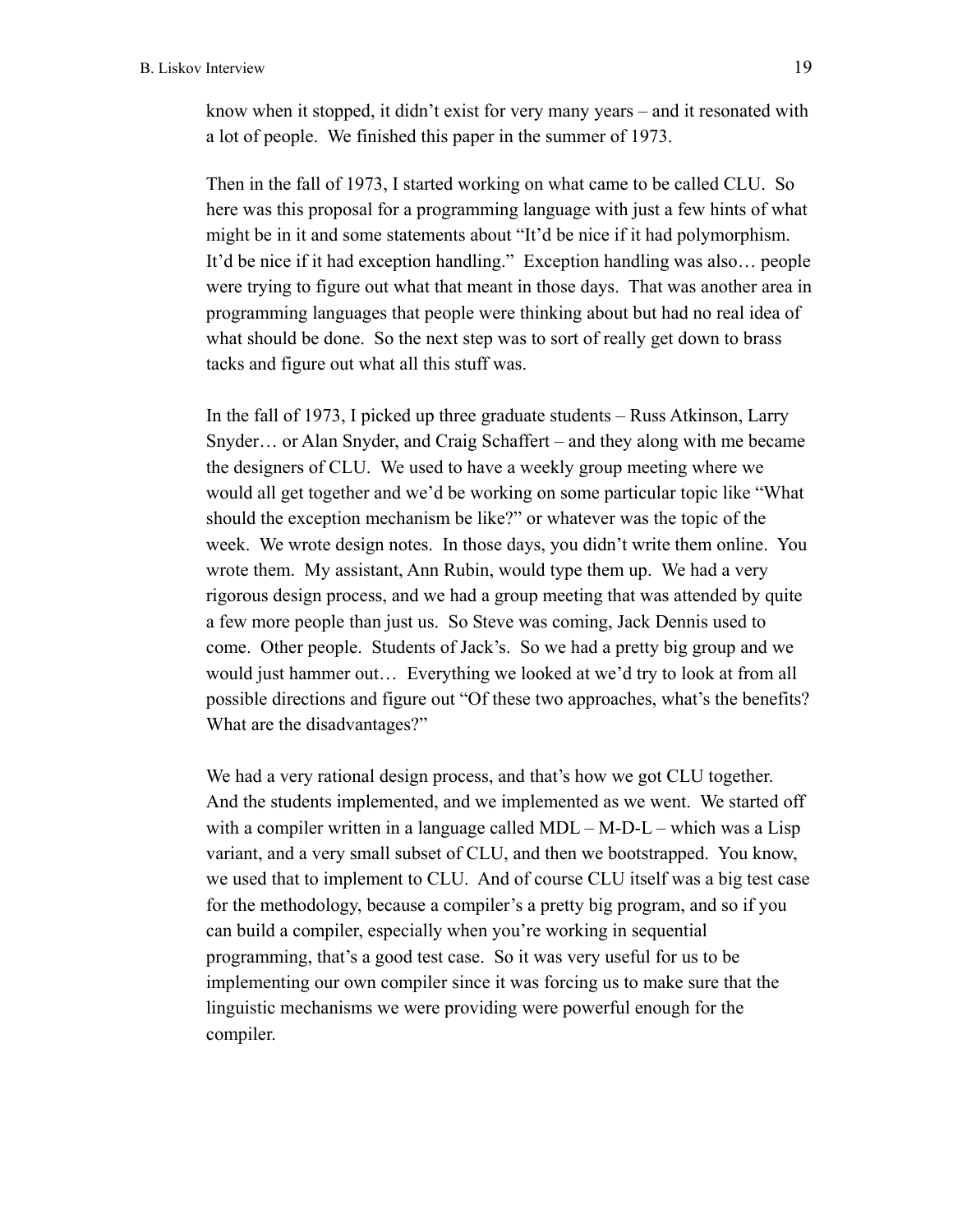So we're implementing CLU, we're designing CLU. We'd figured out… We call these things "clusters." I think the word "cluster" was even used in that paper with Steve. We couldn't think of a good name. Eventually we just used CLU, C-L-U, the first three letters of "cluster." And I guess that… I'm not going to talk about the actual features of CLU, but I do want to talk about it in more general terms.

CLU was way ahead of its time. It wasn't just that it had data abstraction and nobody else had this. The only other project that was going on at the time that was looking at data abstraction was Bill Wulf and Mary Shaw were working on a language called Alphard at CMU. So they were also looking at data abstraction. A big difference between them and us was that I came from Lisp, I believed in the heap. They were very much in the ALGOL world or the… There were a lot of arguments in those days about "Pointers are bad." So they wanted everything to be on the stack. Of course you can avoid garbage collection, but it made everything much more complicated for them. So I think it slowed them down. Whereas I was coming from the Lisp camp. I believed in garbage collection, I believed in the heap. I didn't think pointers were bad provided you could get your type checking sorted out. I was however very in favor of strong type checking, and as I say in my talk, this is partly a reaction to Lisp, because I found it so annoying that they didn't do static checking and you can save an awful lot of time in the program development process if you have a good compiler doing static analysis.

Lisp had another thing that influenced me a lot, which was separate compilation. That was also very important. Right from day one, CLU was always separately compiled. In fact, our idea was you would put into the program library a description of the interface of a module first, and then you could compile code that used the module even though the module wasn't implemented yet. And if you wanted to, you could provide a sort of simpleminded simulation of the implementation as your first implementation if you wanted to go further. So we were carrying this notion of separate compilation, - we were pushing it as far as we thought we could.

CLU had data abstraction. We knew we needed polymorphism. And polymorphism was a challenge for us because of the fact that when you write a data type or a procedure that's parameterized by some arbitrary type T, sometimes not every arbitrary type is a legitimate parameter. So if you're talking about a sorted set of T, then you have to have some way of comparing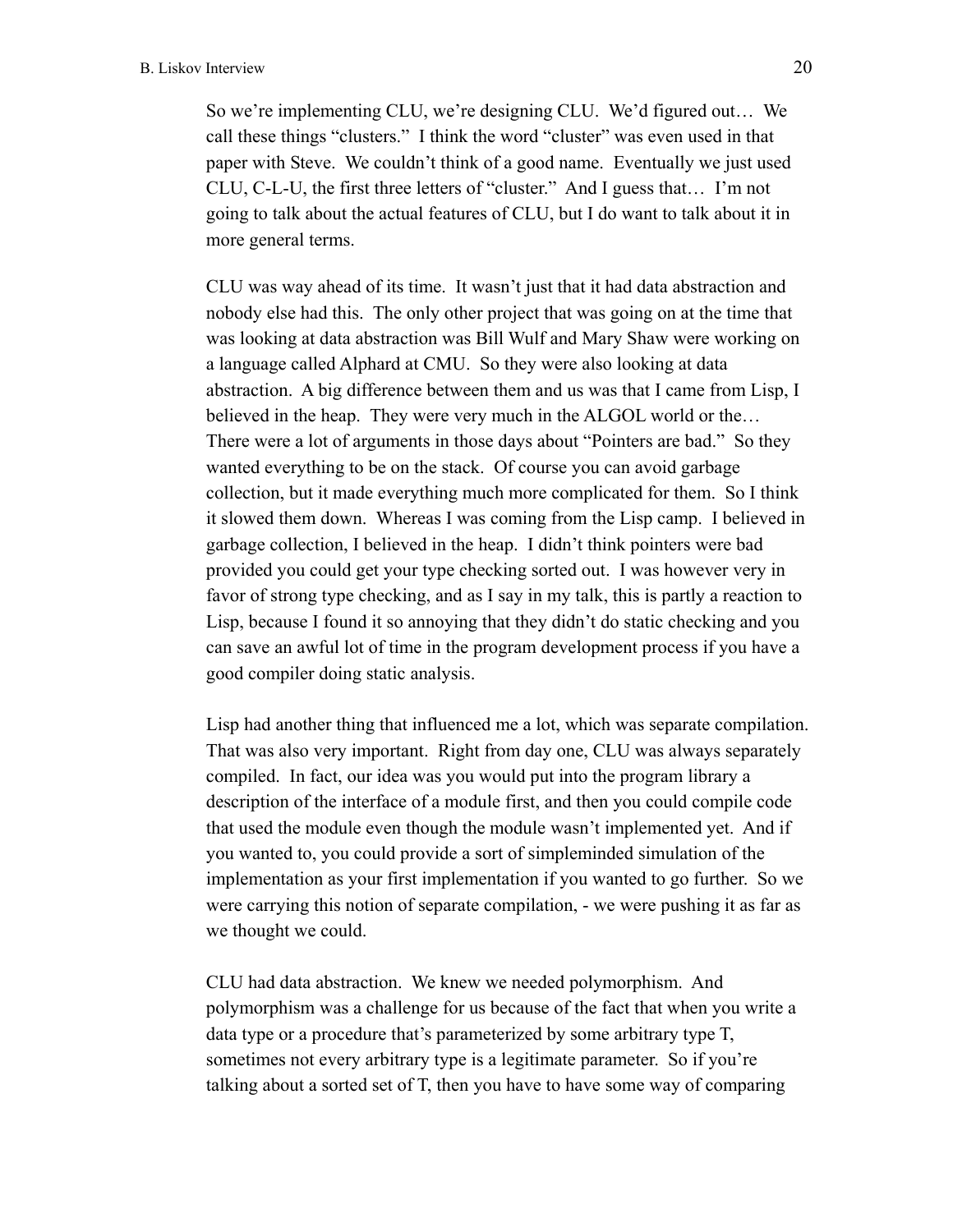the T elements. And not every type has an ordering on it. And we didn't know how to… And we wanted to capture this statically. We didn't want this to be some sort of dynamic thing where we discovered at runtime, "Oh, the operation we need is missing." We wanted to ensure at compile time that there was such an operation.

Finally we invented what we called "where clauses," where we would simply list the set of operations with their signatures that the type was required to have, and then the compiler could check when it was compiling a use that the parameter type being provided had the operations that were required. Of course we captured only syntax, not semantics. You know, we said, "It has to have an operation named less than…" With two Ts returning a Boolean, we didn't say it was an ordering relation. So that would have been part of its specification. You would have had to reason about this outside. But that's about as far as you can go with a compiler, because a compiler doesn't reason. You know, it can do simple parts of the reasoning but not the full reasoning.

Interestingly there's something called type classes in Haskell and these are strongly related to where clauses. They are pulling the requirements for a polymorphic module, saying, "Here's a set of operations, here are their signatures," and then you can put a specification with it. But CLU had these in there as where clauses. So that was our solution for polymorphism.

We had an exception handling mechanism. We thought exceptions are very important, because from programming methodology point of view, you would like the specifications of your operations to be complete if possible. Not partial but complete. So covering the entire range of possible inputs. Since if you ever have "anything but true" as the precondition for your call, there's a potential source of errors there because somebody using your module forgets, whereas if it's covering all the bases, then you can be certain that those errors are not possible. But when you try to make a procedure total, then you have this problem that you can't return the same way over the entire space of inputs. So you need some way, we thought, of bringing this to the attention of the caller.

The way that people manage this problem today and even then when they don't have an exception mechanism or they think it's too expensive to use it, is they play a game. So they'll say, "Well, you return a value and a special piece of this value tells you what's going on." Like "I return a pointer to an object, but if the pointer is null, this means something." And the problem is that's very error prone. "I'll return an integer if the integer is negative." This has a special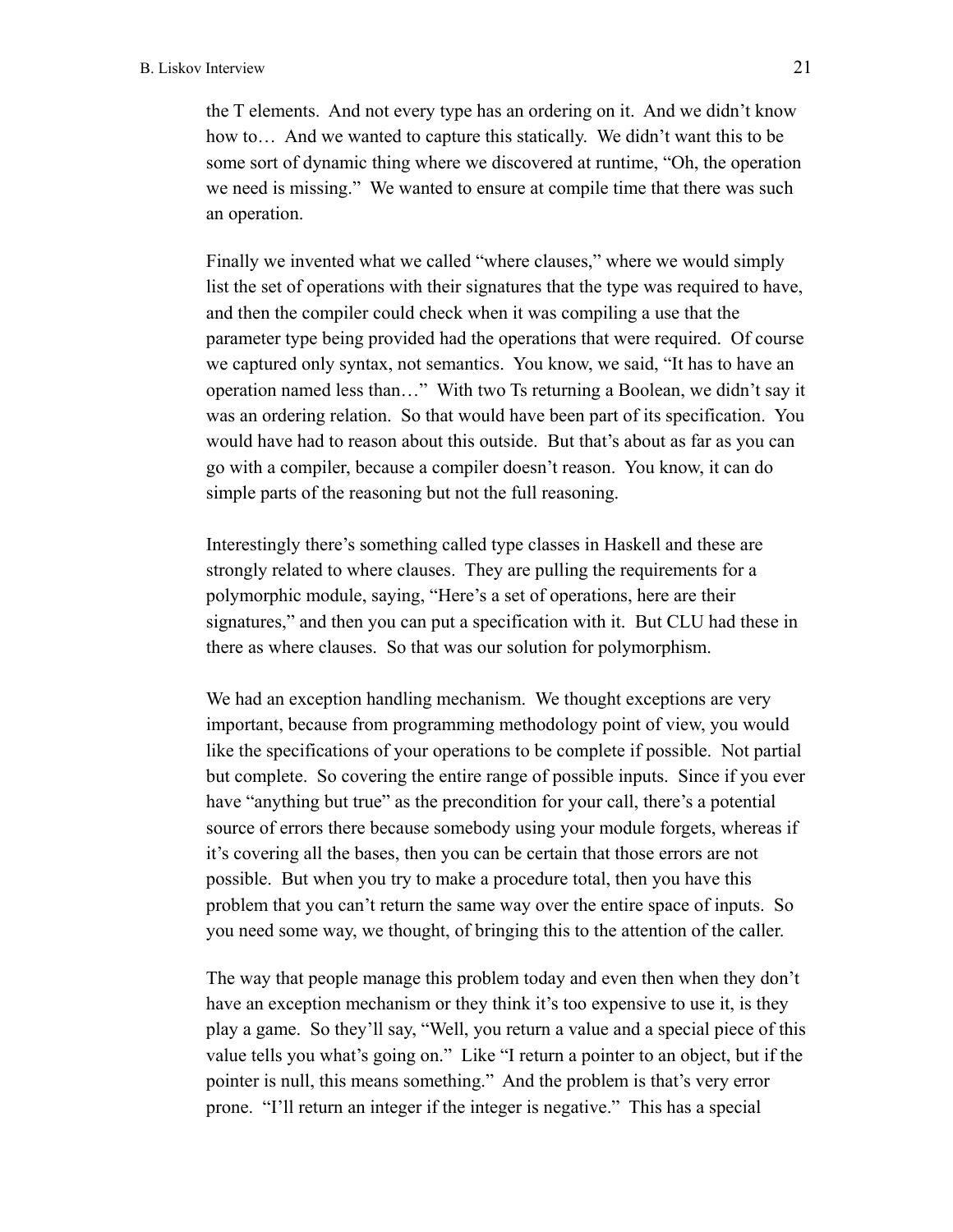meaning but people forget to test. In some sense, it's the same as having a partial spec. It's slightly better, but it's also very error prone. So we wanted a mechanism that told the user, really push those results into another part of your program.

This all seems so commonplace today because this is how Java's mechanism works, but in those days, it didn't exist. So we invented that stuff. And we worried about a lot of the problems with exception handling. One of the problems with checked exceptions in Java is that people don't like to have to write the code to handle exceptions that aren't going to happen in their program. "I just checked that my index is in bounds, so why do I have to write a catch clause when I call the lookup? Because I know it's not going to happen." So we handled that by turning those into a special failure exception.

So CLU had an exception mechanism. That was another large part of our design, working out all the details of how that would work.

And then the third part of our design was iterators. That was one we didn't foresee going into the project. The other two, I think they were in that original paper, but iterators was not something on my map. But we had come to realize we needed an iteration mechanism because many data abstractions are collections, like sets and maps and stuff like that, and when you collect, it's usually because you want to do something with the collection, which is often iterating over it. Although you can figure out ways of doing iterations in the absence of a mechanism, it seemed more elegant to have a mechanism. And as I have told the story many times, we went to Carnegie Mellon, we visited with Bill Wulf and Mary Shaw and their group. They told us about something called generators, which actually was coming out of AI ideas. So we listened to this and generators were kind of like what iterators are in Java today. They were objects with a bunch of operations to get the iteration started and so forth.

So we could see this was a nice solution, but we thought it was kind of inelegant and overkill. And so on the plane going back to Boston, my student Russ Atkinson invented iterators, and iterators are tailored for use with a for loop. You call the iterator to start the loop. Every time it's got a new value to provide you, it uses a special return instruction called yield. We then run the loop body. At the end of the loop body, we return back into the iterator exactly where it yielded so it just continues in its control flow. When it has nothing more to yield, it returns, and that terminates the loop.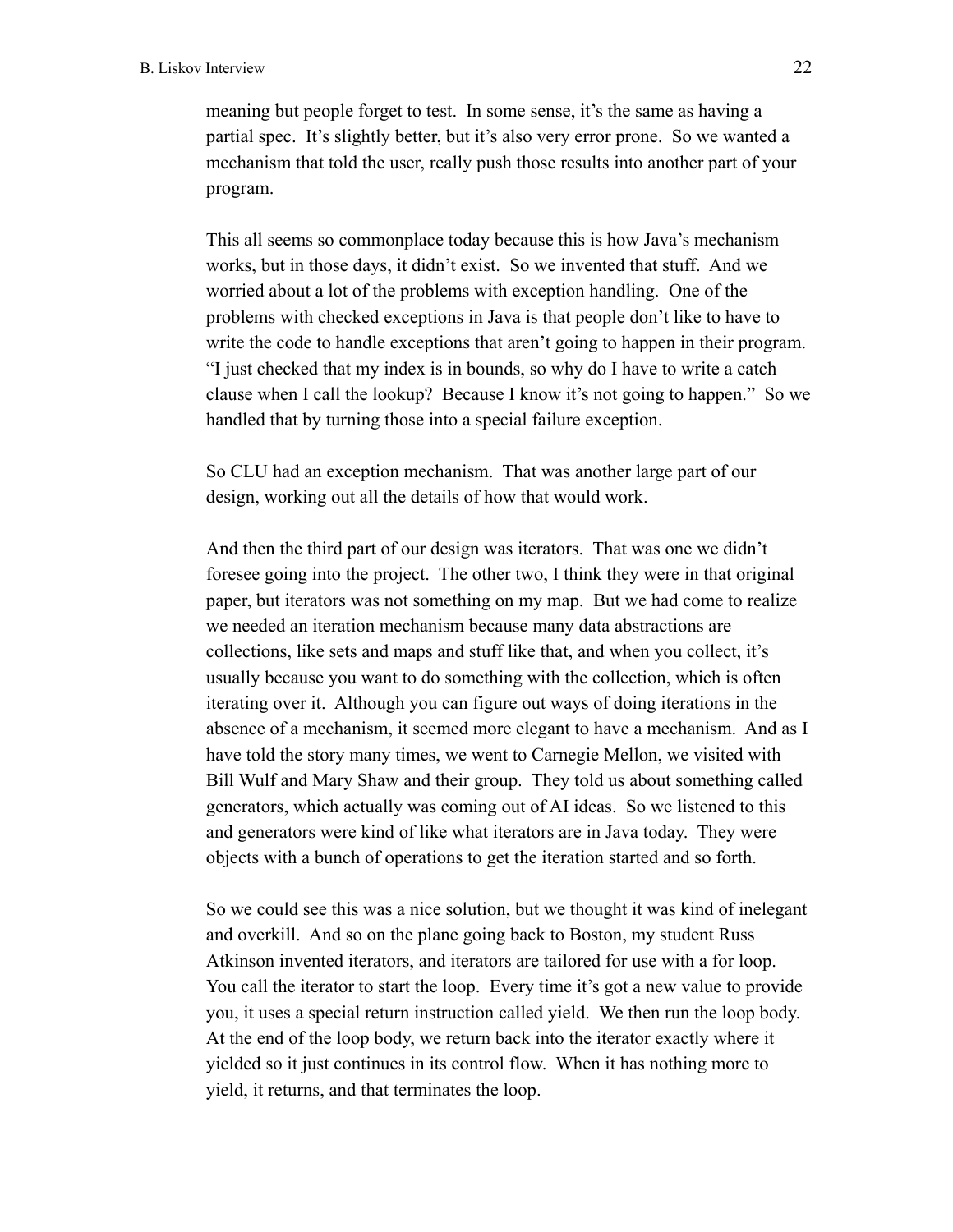It's a limited form of coroutine, because you don't have the ability to sort of keep them running, multiple of them or so forth. For example, you can't run over two trees and check for the same fringe using iterators. They have to be nested. But we decided – and this is kind of the 90% rule for programming language design – most of the time, this somewhat limited use of iterators was what you wanted. So rather than have a more complicated mechanism that got you further but wasn't as convenient to use in the normal case, we would go for the simpler mechanism. And it was nice too because it had a very efficient implementation where we simply passed the loop body as sort of a hidden routine to the iterator, which called every time it yielded. So very straightforward.

So that was CLU. And by 1978, we had a compiler that was working well, we had a language, we had a reference manual, we had users. It was being used at over 200 sites at one point. It was being used for building big software.

I should say that it was important to design a language for several reasons. One was people have to write programs in the language for you to understand whether you have the right mechanisms in place. Our users, if they didn't like something, they would complain and we would think about whether our mechanisms were powerful enough.

Another is performance matters. So you need to think about "How expensive is it?" For example, our exception mechanism, it only cost about twice as much to signal an exception as it did to do a normal return. If exception mechanisms are expensive, which is unfortunately the way things are in modern languages, people don't want to use them. Even though they might be wrong. I mean it may be that the exception case doesn't happen very often, and so if you look at the overall performance of the program, the cost of the exception doesn't matter very much, maybe. But we felt it was important to have an efficient exception mechanism so that that barrier to use would not exist.

Then you want a mathematical definition. You want a real mathematical object that people can understand the meaning of. So that was another reason why it was important to do programming languages. Then we wanted a language because people think in terms of… Programmers think in terms of programming languages, so seeing those features just sets the stage for figuring out what to do.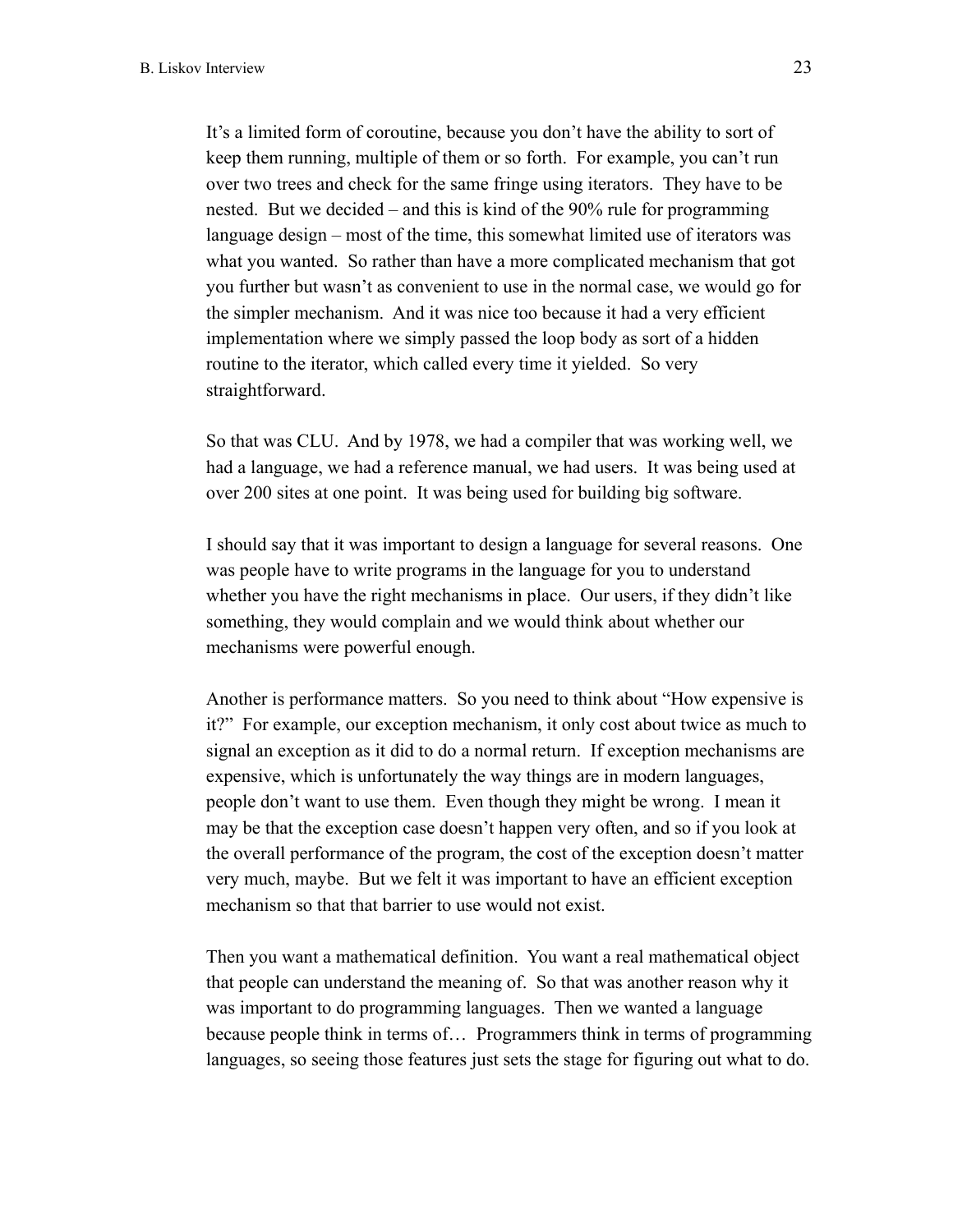And by the way, once the features exist, now you can start to simulate them in other languages and people will still see it's a data abstraction. So for many years 6.001, our introductory course that Gerry Sussman developed, they were teaching data abstraction, but they were using basically a record of pointers to (provide) the methods of the data type. And after data abstraction exists, you can kind of see that's the way to go. So that's fine.

That's really the story of CLU. And it got to be 1977 or 1978 and CLU was pretty much finished, and I started to think about what to do next. At that time, I had already started teaching 6.170.

TVV: Which is what?

BL: 6.170 for many years was the second programming course in our curriculum. And I was asked to develop this course by Corby and other people in the department who thought we needed such a course. So our students would start with 6.001, which was taught in Lisp, or Scheme actually, and they learned how to build little programs. And the idea in 6.170 was "Okay. Now how do you build good, big programs?"

So I developed this course. It was all based on… It was about programming methodology, how do you do design, how do you use data abstraction, how do you do modular design. It was really in line with my interests, and I taught it for about – let me think, '77 – probably 20-25 years, something like that. I to this day still get people telling me how important it was for them, what an impact it had on their career, because it really did teach the students how to think about modular design and how to organize a big project.

And we still teach it. It's just morphed into another course, which… It was too much work for the students. This is an MIT problem in general – courses are too much work for the students. So they sort of tried to divide it. I'm not sure this has been terribly successful. I have a feeling these courses tend to... more and more material accretes in the course as you go by.

Anyway, so I was thinking about what to do next. I could have continued working on programming language stuff, but I didn't feel like I had any great ideas. I didn't see another abstraction mechanism. I didn't see a way where I would be able to make a big impact. I mean CLU, this work had made a huge impact, so I'm sort of looking for impact like that. And iterators were really important too. But parallel computing, I didn't have any great ideas about what to do about that. So I thought, "Well, no." [laughs]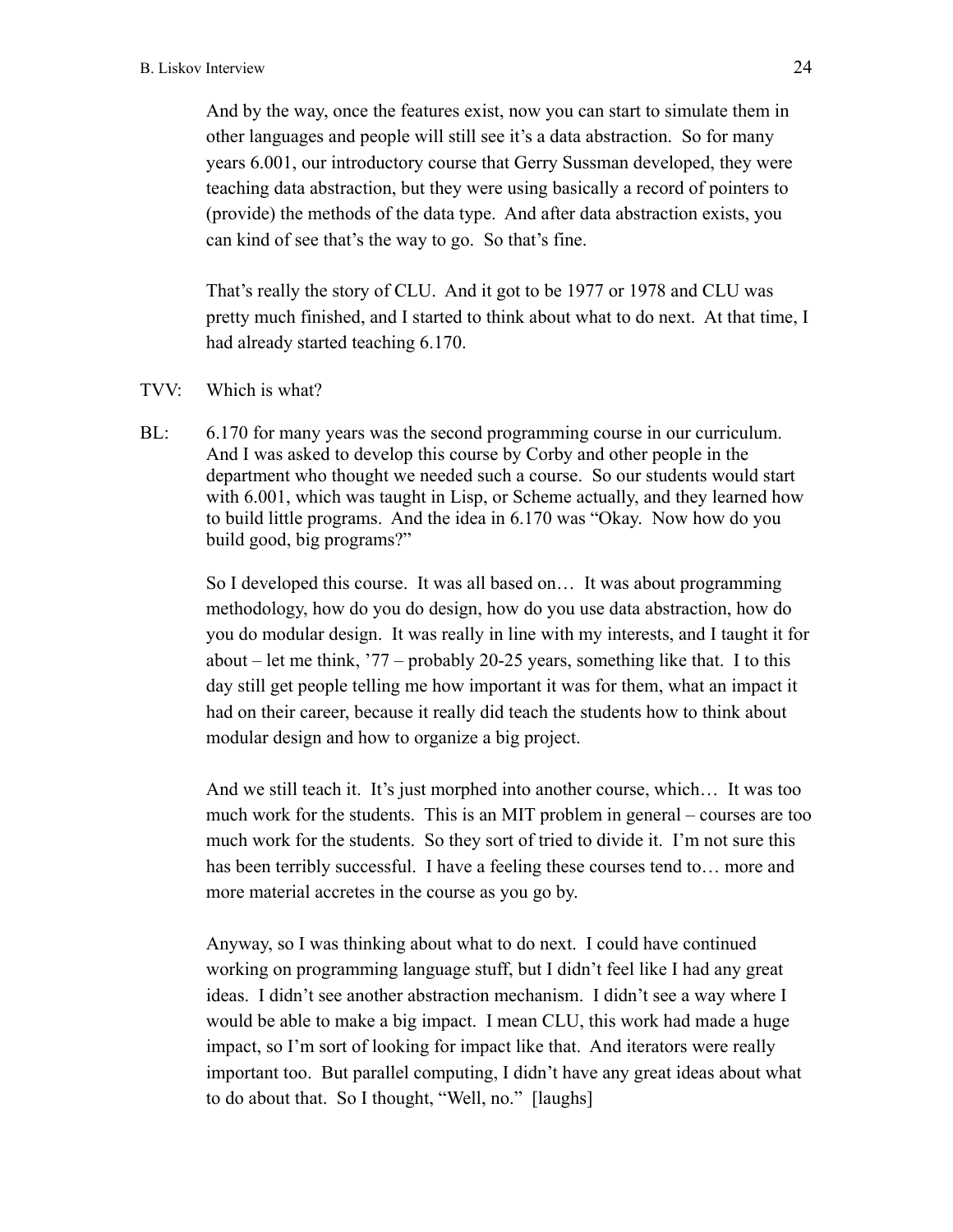I also thought about commercialization, but I decided that… In these days maybe you can commercialize by putting stuff out on the web and people will start to pick it up and maybe there will be users who contribute to the implementation and so forth. I think it's still an awful lot of work. I think the people who put it out there end up spending most of their time focused on that. So it's not really research. It's much more development. So that didn't seem like a very good direction to go in.

I was looking around thinking about what to do, and I started to think about the ARPANET. And I really don't know, I don't remember what it was that caused me to see this problem lurking in the ARPANET. It wasn't a problem that I invented. Bob Kahn<sup>16</sup> had been writing papers about the ARPANET. So in those days people did email, people did FTP, people did remote login. That was kind of what you did on the Internet, and I was using email already. I mean people have told me email didn't exist so early, but it existed in the '70s because I was using it. But there was a dream of writing distributed programs where they would have components running on different computers and they would communicate by sending messages, and nobody knew how to do that. So I thought, "Ah, this is a great problem," and so I jumped into distributed computing.

This was in the late '70s. I just switched directions. I didn't switch totally because I was still working on 6.170. I had been thinking about "How do you reason about the correctness of abstract data types? How do you write specifications for abstract data types?" A lot of this was being taught to the students in my course. I was also…

TVV: If I could, I'm going to pause you for a moment.

[Recording was paused for everyone to take a break]

BL: Okay. So where were...? [laughs]

- TVV: [A lot of it was being tied to your students…]
- BL: In 6.170, yeah. And I was working with John Guttag. I forget when John came to MIT. He had done his thesis on specifications of abstract data types. Steve

<sup>16</sup> Robert ("Bob") Elliot Kahn, himself a Turing Award recipient in 2004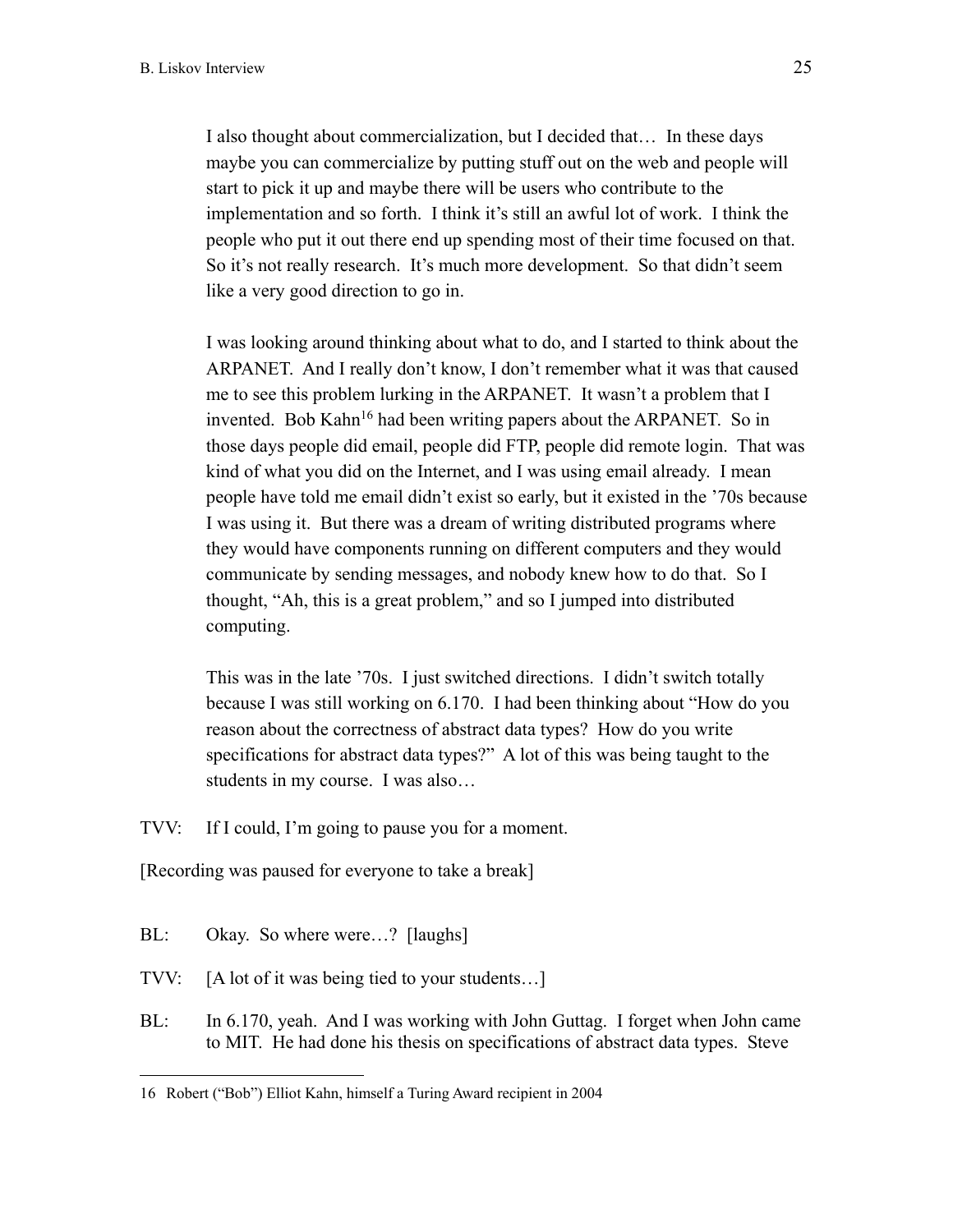Zilles had done a similar… didn't quite finish his thesis, but a similar kind of research. So John and I were working together. We started working together on 6.170. We wrote a book. I was still interested in the programming methodology stuff. Not so much the programming language stuff, but the programming methodology stuff. But I jumped into research in distributed computing, and I really stayed in that area after that, with a few diversions into other stuff, and had a good time.

I thought it was ironic in a way that I decided to not look at concurrency when I was working on CLU on the grounds that I had enough on my plate and that would have just been a huge distraction. When I got into distributed computing, of course concurrency came right back, so I'm thinking about concurrency again since clearly you have all these computers and they're all working in parallel and so forth. In a way, distributed computing is a great place to think in terms of abstract data types because you want to have different objects running on different machines, they're going to communicate.

One of the things I was thinking about in the early days of the first project, which was the Argus project to develop a language to implement these distributed programs, was "What is the communication mechanism?" I ended up strongly on the side of remote procedure call. You know, that on my remote machine I have an object, it provides operations, and over here I call those operations. And then under the cover, stuff is passing. Argus was one language system, so we would have been able to… If you're running on one machine and you have one language, you can do a much more efficient remote procedure call than you can do if you worry about heterogeneous machines, different programming languages, and so forth.

Anyway, I started working in distributed computing and that was a long haul. In the '80s and the '90s I had some great students. I'm not sure what to talk about there. It's…

- TVV: Well, let's see. Who influenced you? Were you… How about Lampson**<sup>17</sup>**? Was he a… his stuff at Xerox? Or…
- BL: Well, so I was definitely at this point going to operating system conferences. Certainly I… Another course I taught at MIT was 6.033, the systems course. I taught that many times. And so Multics and various operating systems, all that stuff.

<sup>17</sup> Butler W Lampson, himself a Turing Award Recipient in 1992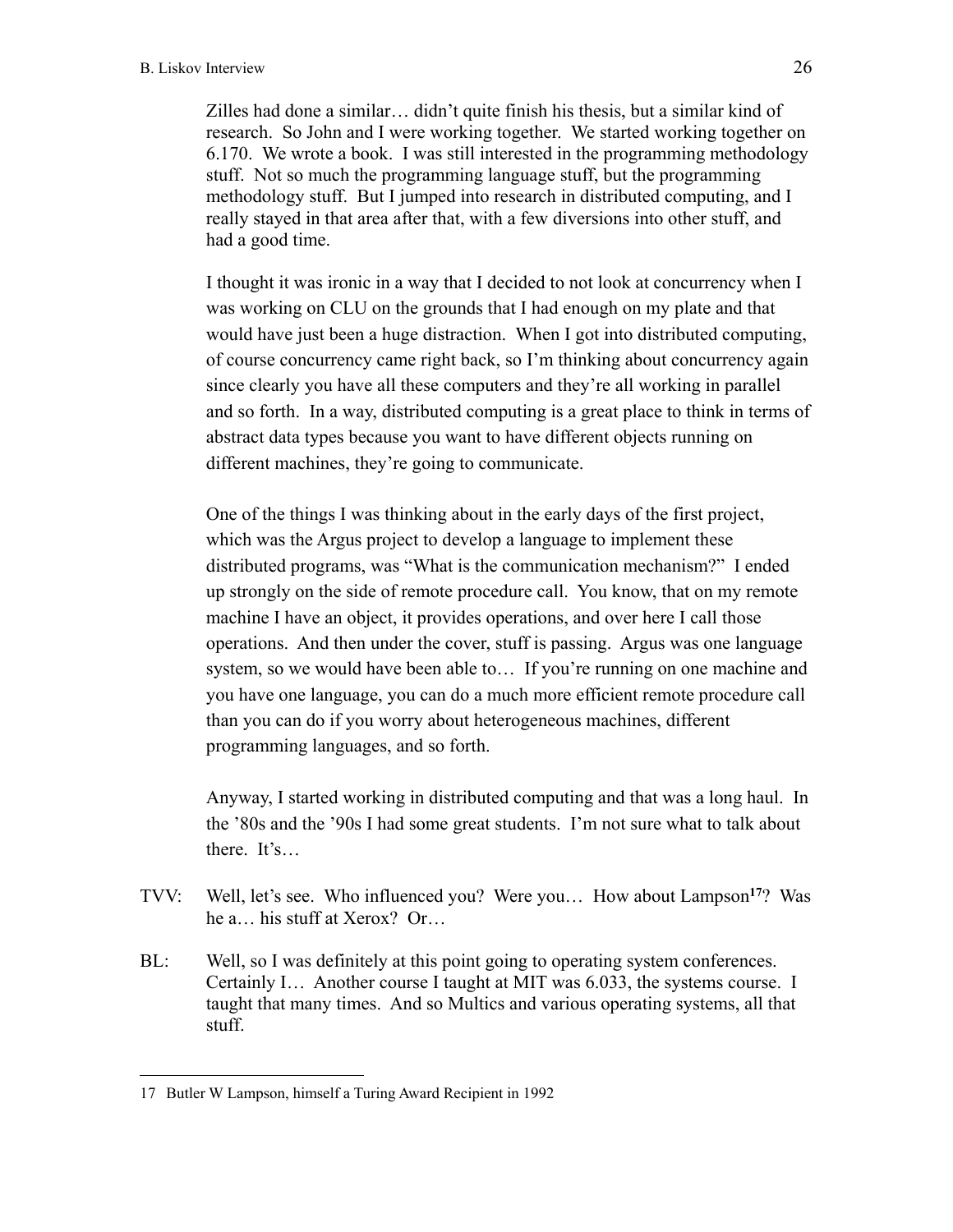I wouldn't say… You know, it's hard to answer. I wouldn't say that Butler's work particularly influenced me. There was a group in the '70s of DARPA contractors who got together a couple times a year to talk about programming languages and programming methodology. So Butler was in that group, Bill Wulf and Mary Shaw were in that group, I was in that group, Jim Horning, the Euclid developers. So there, I used to go that meeting every six months or so, and there was a lot of exchange of ideas. You look at a language like Euclid and you can see data abstraction, specifications, all that stuff was going on.

But when I moved into… No, the thing that influenced me was transactions.

TVV: Right.

BL: Yeah, that's right.

- BL: And that was coming from Jim Gray, from System R, from the database community.
- TVV: Right. And then Lampson and Sturgis with the stable…
- BL: The stable storage**<sup>18</sup>**, but that was really much more a 6.033 topic than it was an Argus topic. So what we did in Argus was we brought transactions into the programming language. We were interested in the point that when you make one of these remote procedure calls, you can't be sure you're going to get an answer because you're talking to a different machine and there could be a reason why communication isn't working, and you will never know what that reason is because you might just not have been waiting long enough for the answer to come back or it might really be down. Right? This is the beauty and the horribleness of distributed computing. I think it's kind of neat myself, that you just have to get in this mindset where the lack of an answer tells you nothing, right?

The problem is here I am on the calling side and I don't want to wait forever, so what do I do? Well, what we thought you did was you're running a little subaction and you abort it, and that means even if it happened over there, it hasn't really happened and so you don't have to worry about it. You could try an alternative technique and so forth.

That was a big piece of originality in Argus. We ran the whole thing as transactions. So we had objects that were instances of data types. They ran on

<sup>18</sup> Lampson, Butler W. and Howard E. Sturgis, *Crash recovery in a distributed data storage system*, Unpublished technical report, Xerox Palo Alto Research Center, June, 1979, 25 pp.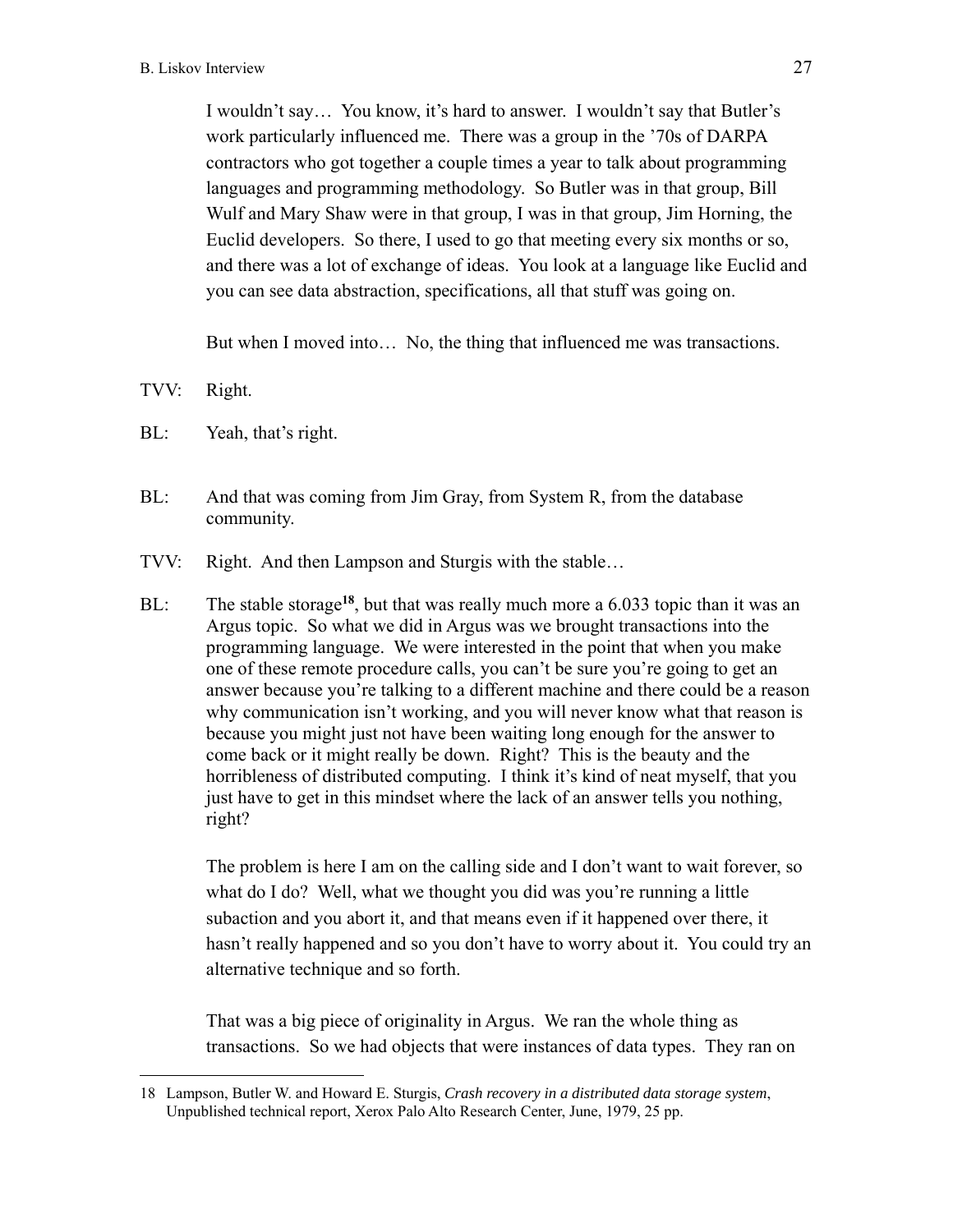individual machines. And then we ran computations as transactions, and every time we made a remote call, we ran it as a subaction. That was sort of the position of Argus. I don't think it was necessarily a good idea because it was complicated and expensive. I'm not sure I would do things the same way were I to do it today. I would probably use a much simpler model of computation.

One thing that's interesting, a piece of history about Argus though, is that X-Windows came out of Argus. Bob Scheifler was working for me. He was one of two staff members who were big implementers for us. He's a marvelous implementer. We needed a way of debugging distributed programs you're running, and he came up with X-Windows because what was nice was you could have a window over here watching that... we called them "guardians," these objects, and another one over here watching this guardian. So it gave you a very nice debugging environment.

Then Jerry Saltzer had been in charge of Project Athena and Kerberos had come out of that. That was a big hit because it was public domain, and so Mike Dertouzos thought, "Well, let's try to make X into the public domain," so we formed the X Consortium. This was kind of the start of windows being the way that you managed your system in a distributed world. It wasn't the first windows. There was something called W I think which preceded it.  $W, X - Y$ is after "W." But it was just an interesting little sidelight on what was going on. It wasn't my invention, it was Bob's.

So we implemented Argus. I mean at this point, we're trying to make some sense out of "What are distributed systems?" and there's a lot of work in the operating system community, people are thinking about "Maybe I just have a great big heap, and programs run and they share these objects in the heap." I'm not sure that this work ever really went anywhere in the sense of "People are building programs using that," because what happened was the big RPC<sup>19</sup> model came in. The idea was you build your components, they communicate through an interface that's described in the library, and software connects them together, so you get heterogeneity. The performance is not great, but that was the idea.

Anyway, I worked on Argus and then students who were working for me at the time, we were thinking about data abstraction and concurrency. So Bill Weihl wrote a thesis on commutativity and how you can use the specification of an abstract data type to figure out how much concurrency's allowed. In a database

<sup>19</sup> Remote Procedure Call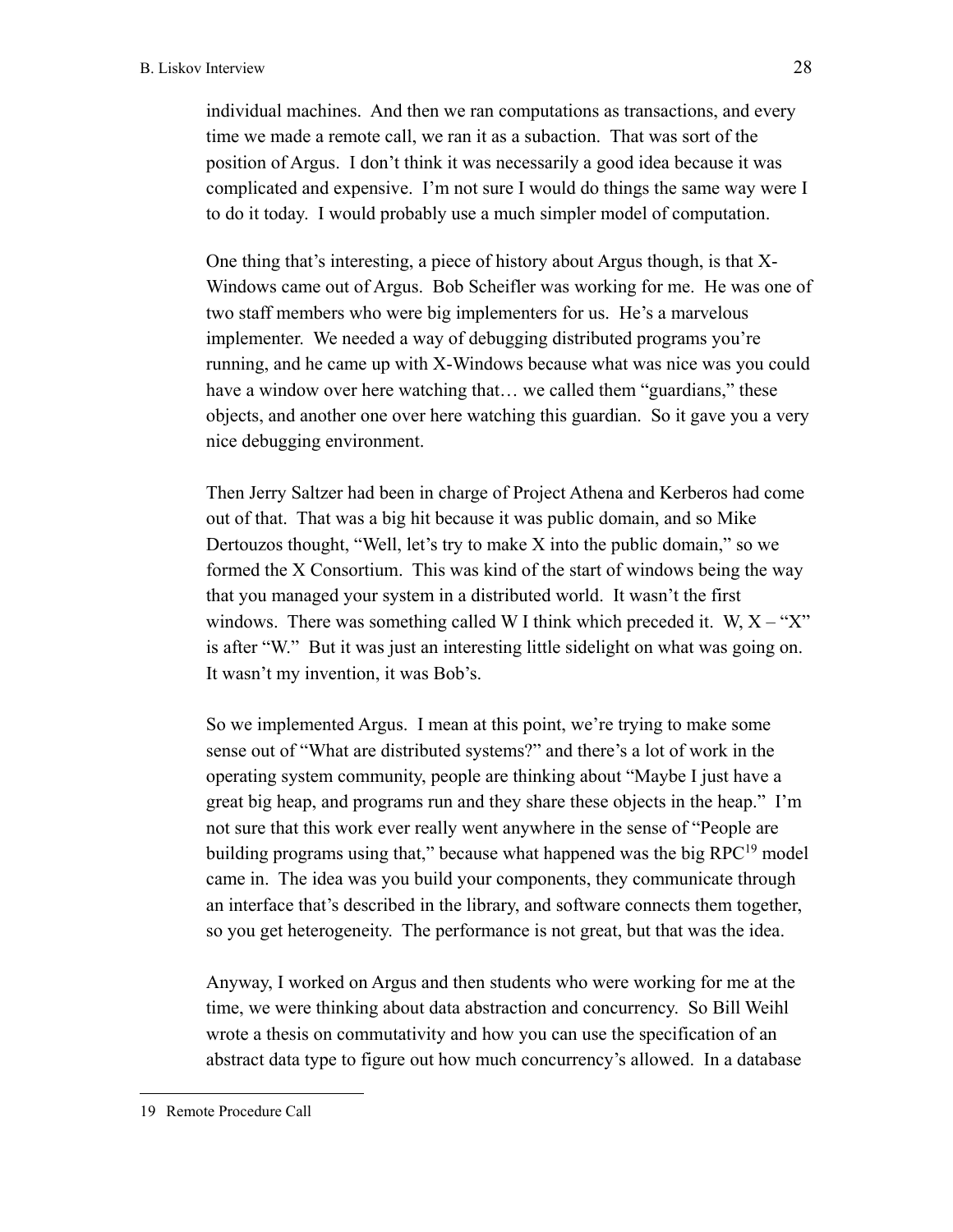at that time, they used two-phase locking. That's a mechanism that has no understanding of any meaning. It's just a technique that you can use that will guarantee serializability. There was also optimistic concurrency control – not used so much then, but used a lot later. But Bill's idea was "If I understand the semantics of the operations, I can get more concurrency than would be allowed by these concurrency control mechanisms that don't understand the semantics." So that was an early piece of work that came out of that group.

Then another thing that happened in the '80s was we invented what's essentially Paxos. We invented something called "viewstamped replication" – this was another one of my students, Brian Oki – because we were interested in reliability and availability. I mean I thought of distributed computing as being both a blessing and a curse. If your machine went down in a non-distributed system, you can't do anything until it comes up. With a distributed system, you could have stuff someplace else so maybe you could continue working.

On the other hand, if you have stuff someplace else and you don't have a way of controlling things, then there's more than one failure that can cause you to stop working, so what do you do about that? We came up with a replication technique to ensure that everything worked properly, and as long as *f* out of 2*f* + 1 nodes were working… So yeah.

- TVV: Okay. So why don't you tell us about the Liskov substitution principle?
- BL: That was an interesting thing that happened in the '80s. At the same time that I was developing CLU and Bill and Mary were working on Alphard, Alan Kay**<sup>20</sup>** and Adele Goldberg were working on Smalltalk. On the west coast. Although it may seem a little strange these days, in those days it was a long way from the east coast to the west coast, and of course we had no conference calls in those days too. That whole business about object-oriented programming was developing on the west coast and on the east coast we were mostly working on data abstraction, and the two worlds were kind of separated. So I knew the name, but we didn't run into each other at conferences and there wasn't much crosstalk going on.

In the 1980s, I was asked to give a keynote at  $OOPSLA<sup>21</sup>$ , which I think it was maybe the second OOPSLA. It hadn't been in existence very long. So I decided that this was a good opportunity to learn about what was going on in objectoriented languages. So I started reading all the papers and I discovered that

<sup>20</sup> Himself a Turing Award recipient in 2003

<sup>21</sup> Object-Oriented Programming, Systems, Languages & Applications is an annual ACM research conference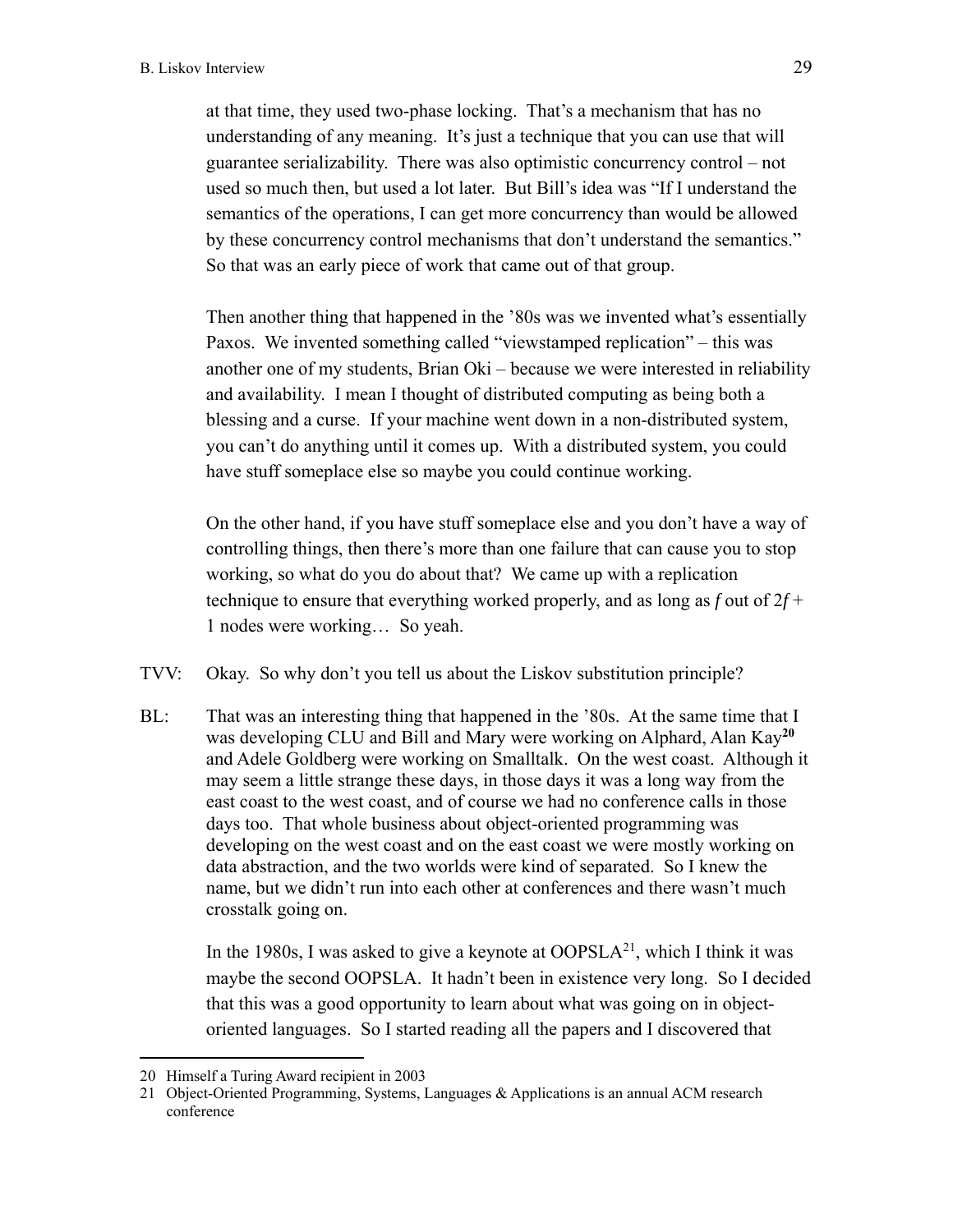hierarchy was being used for two different purposes. One was simply inheritance. So I have a class, it implements something, I can build a subclass, I can borrow all that implementation, change it however I want, add a few extra methods, change the representation. Whatever I want to do, I just sort of borrow the code and keep working on it.

The other way it was being used was for type hierarchy. So the idea was that the superclass would define a supertype, and then a subclass would extend this to become a subtype. I thought this idea of type hierarchy was very interesting, but I also felt that they didn't understand it very well. I remember reading papers in which it was clear they were very confused about it, because one in particular that I remember said that a stack and a queue were both subtypes of one another. This is clearly not true because if you wrote a program that expected a stack and you got a queue instead, you would be very surprised by its behavior. The difference between LIFO and FIFO is a big deal.

This led me to start thinking about "What does it really mean to have a supertype and subtype?" And I came up with a rule, an informal rule which I presented in my keynote at OOPSLA which simply said that a subtype should behave like a supertype as far as you can tell by using the supertype methods. So it wasn't that it couldn't behave differently. It's just that as long as you limited your interaction with its objects to the supertype methods, you would get the behavior you expected.

This was an informal definition just given based on intuition. It's intuitively right in some sense. You can see how you understand the supertype, you write some code in terms of the supertype, whatever object you get should behave that way you expect. Otherwise how can you do this independent reasoning about behavior?

Later on Jeannette Wing, who actually had been my master's student I think and then John Guttag's PhD student, approached me and said, "Why don't we try to figure out precisely what this means?" So we worked together on this in some papers that got published a bit later.

Meanwhile I was working on distributed computing, I was particularly interested in viewstamped replication and some of the other work that was going on in my group at the time, and I wasn't really thinking about this until sometime in the '90s when I got an email from someone who said, "Can you tell me if this is the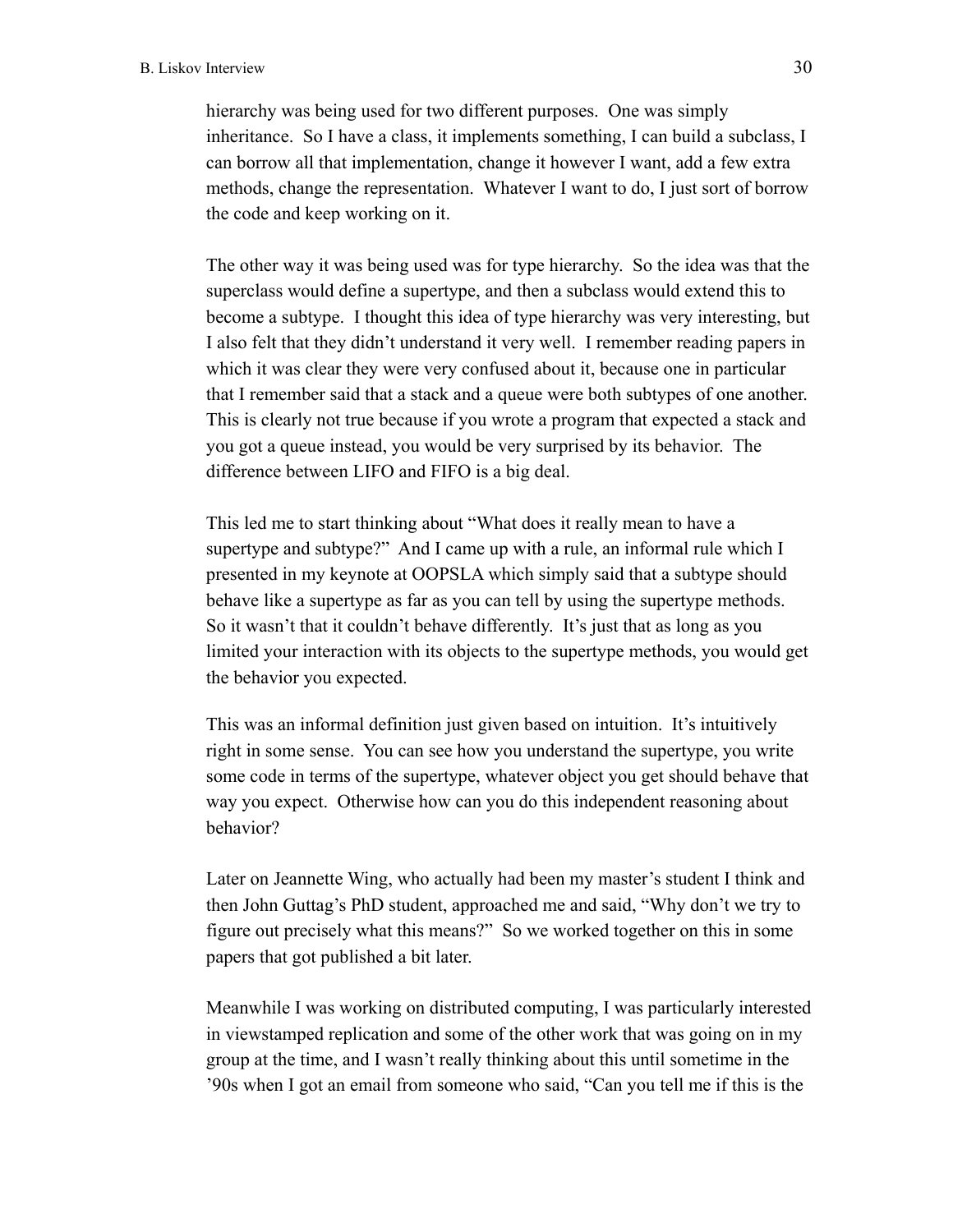correct meaning of the Liskov substitution principle?" So that was the first time I had any idea [laughs] that there was such a thing, that this name had developed. Technically it's called "behavioral subtyping." You know, it says subtypes behave like supertypes. So I just thought that was very amusing. I discovered there were lots and lots of people on the Internet having arguments about what the Liskov substitution principle meant. So it was nice to have something that had an impact like that. I would say you put data abstraction together with type hierarchy and now you have sort of modern object-oriented programming.

But that was a little deviation from the work I was doing, which was all distributed computing. I worked on distributed computing through the '80s and '90s. And it's kind of hard to remember all the different projects that were going on. Sometime in the fairly early '90s I started working on the Thor project, which in some sense was the opposite of Argus. So Argus was a project in which the objects were the components of the distributed system. Thor was a project in which you had a client-server model, the objects were stored in the servers, and the clients interacted with one another only through their use of the objects.

So it was much more of a database view of the world than Argus was. And we were still running transactions, but now these were transactions… they weren't distributed transactions as in Argus. They were one-machine transactions where a client would run against the objects at the servers and at the end either commit or abort, and that would cause the global state to change. And I think that might be more productive way of building applications. That was truly an objectoriented system as opposed to a database system. We used a very interesting form of optimistic concurrency control and we did a lot of work on cache management and other techniques that made the system perform well.

As you know, performance is greatly overrated in the minds of computer scientists. On the other hand, performance matters a lot when you're building a platform that you would like to people to build applications on top of. So it matters a lot in an operating system. It would matter a lot in a system like Thor or Argus because you would expect to build on top, and any problem with the performance that exists at the level of the implementation of the platform will be multiplied when you get to the top level.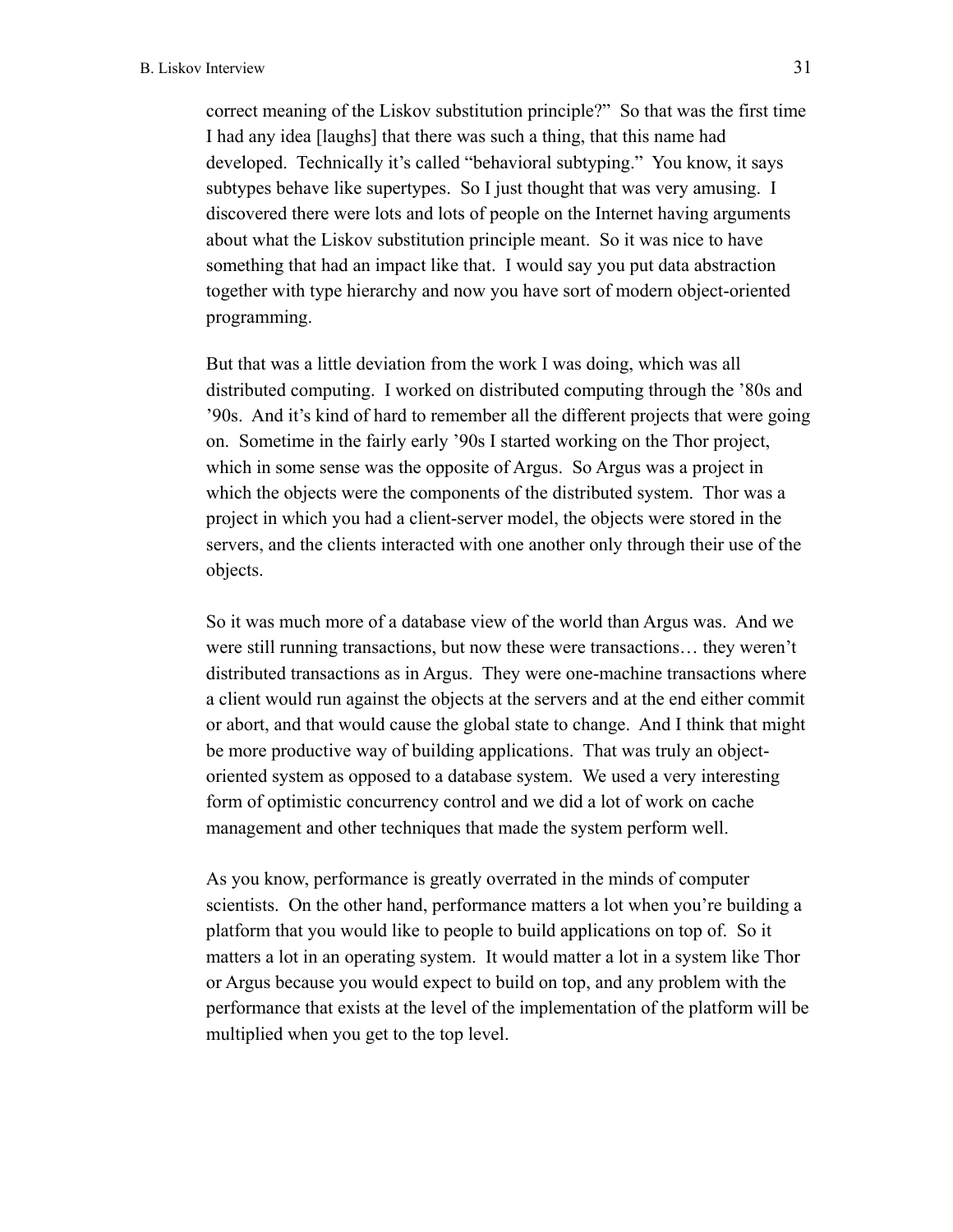In the '90s, in addition to the work on Thor, my group did two other things that I thought were notable. The first was Byzantine fault tolerance and the other one was decentralized information flow control. The first one… I'm not sure exactly the order these happened. They're probably simultaneous. The first one happened with my student Miguel Castro. What happened was I saw a request for proposal from DARPA talking about malicious intruders on the Internet and what can we do to counteract their impact. And I gave this to Miguel. I said, "Think about this. See if you can think of something interesting we might propose to do." And he thought, "Well, maybe we should look at this question of replication in the presence of Byzantine attacks," and this ultimately turned into that work on Byzantine fault tolerance.

It wasn't that people hadn't worked on it before, but they had been mostly theoreticians, and so they weren't thinking about a practical technique, one that would have a low cost or as low cost as you could manage, and it would really be able to be used in practice.

- TVV: So we should say what "Byzantine" means.
- BL: Oh. "Byzantine" means arbitrary failures. The work I did in the '80s on viewstamped replication, otherwise known as Paxos, assumed benign failures where a computer was either running or it wasn't. You know, a message either arrived or it didn't. It wasn't garbled in some way. The computer either failed by crashing or it was running correctly. You know, the message arrived intact or it didn't come at all. Or maybe it arrived and it wasn't intact, but you recognized it right away and you could throw it away.

With Byzantine failures, the computer keeps running. It's not running properly anymore, but it's running nevertheless. Of course mostly this will happen and you'll be able to know that it's not running properly, because it will be doing weird things, but a real Byzantine failure is one where it continues to run and it looks like it's okay. And there were examples of this happening. For example, you're probably aware of the stuff that was going on in the networking community where a little flip of a bit in a message caused all sorts of problems to develop in routing and so forth of the message.

In the case of Byzantine failures in running a computer, these were mostly the result of attacks. And it's interesting, when I first started working in the Internet in the '80s, we were just a group of pals. Everybody was a friend. It started off as a group of universities connected by the ARPANET, and we didn't really worry about attacks because nobody was interested in doing attacks. We were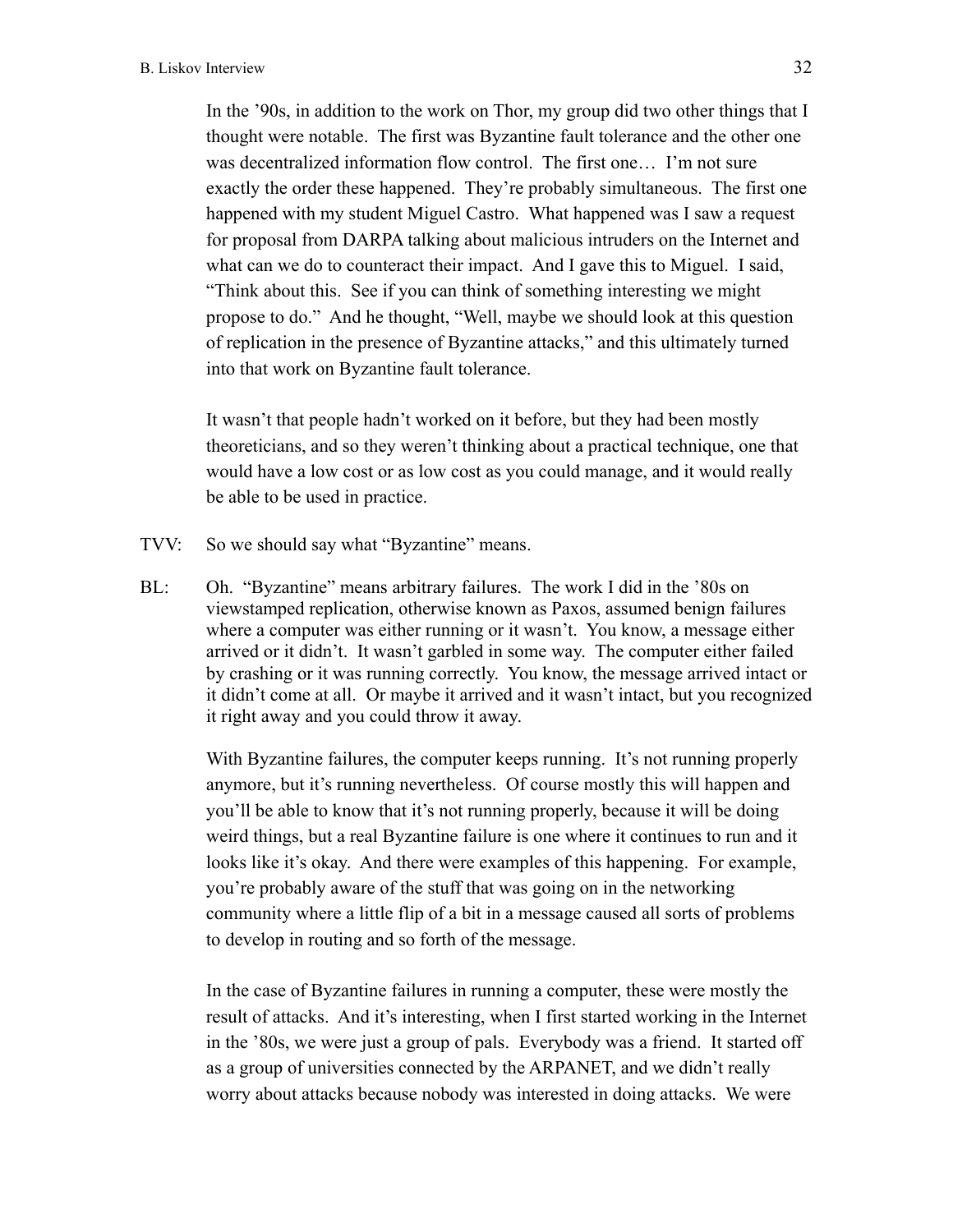just interested in "How do you make things work?" As we moved into the '90s, this was increasingly not a valid assumption. Once the World Wide Web came along…

And I should say right now that, like everybody else I know in the sort of mainstream computer science community, I didn't see it coming. I had no idea that we were going to move from these computers that my pals were using to something where the whole world started to use it. That was an amazing transformation.

Anyway, as it became this thing that the whole wide world was using, then the problem of bad actors who would try to launch attacks on people's computers for purposes we know today of really bad stuff, like encrypting your files and then demanding blackmail money to give you the key and stuff like that.

So in the '90s, we were in a transitional period where we began to think that maybe these attacks actually mattered. So the question of how to do a replication technique that would handle Byzantine attacks where one of the replicas was in fact behaving maliciously and would appear to be behaving properly but was actually not behaving properly. For example you'd say, "Run this operation for me," and it would come back and say, "Okay, and here's your answer," but in reality it had done something entirely different. That was an example of a Byzantine attack [really "failure"].

So Miguel and I worked on this problem, how to do a practical protocol. For a benign failure you need  $2f + 1$  replicas. So to handle one bad replica, you need 3. For Byzantine you need  $3f + 1$ . So you would need four. And you also need a more complicated protocol. And I'm convinced that one of the reasons we were able to figure out how to do this was because we had done viewstamped replication in my group earlier, and looking back at what happened, I see Byzantine fault tolerance as being viewstamped replication extended a little bit. It has an extra phase in the protocol, it has an extra replica, but it's quite closely related. So I think it helped Miguel and me when we were trying to figure out how to make this work that we had that background to depend on.

The other major deviation was decentralized information flow control. This was work I did with my student Andrew Myers. For security in systems, there had always been two different approaches. Access control, which controlled what a program could access or what a user was allowed to access, but once something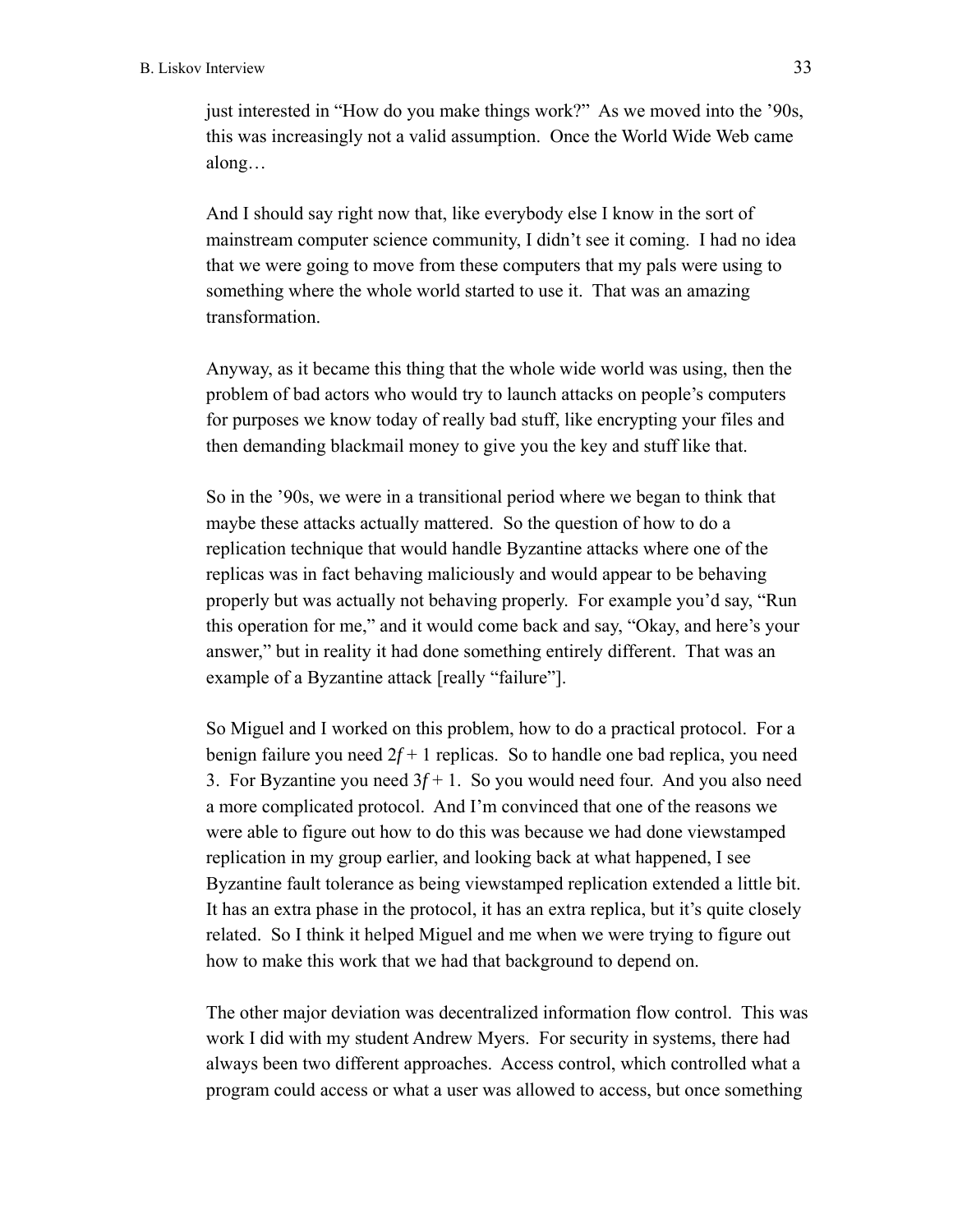could be accessed, you could do anything you wanted to with it. Information flow control didn't control access. It controlled what could happen with the information after the fact. So if you were entitled to read secret files – and this came out of this kind of work in the military – then you would not be allowed to expose that information except to something where secret information could go. So it wasn't the control of what you looked at that mattered, it was the control of what you did with it.

These systems had always been based on a centralized notion of who was in control of things. There was Top Secret, there was Secret, there was Confidential. Somebody was classifying everything and then the system just followed the rules based on those sort of centralized notions. What I did with Andrew was to decentralize this so that individual users could put labels on their data based on their own desires for the control and then make the whole thing work in the same way, controlling the access. And that's led to quite a bit of work in programming languages and operating systems after the fact. We worked on Thor and we worked on these two interesting directions, and we did some programming language work too, especially with Andrew who was a programming language person working in my group.

That took us through the end of the '90s. Then I took a couple years off and worked for a startup just to see what it was like. This was a startup called SightPath that was fairly soon after I joined bought by Cisco, and I ended up working there for two years. I would say working in a company was not my cup of tea, so I returned to MIT and I became head of the computer science part of our department. I continued working on distributed computing, developed a system called Aeolus, which was a decentralized information flow control system with a programming language component. Then I started working in the administration at MIT. I was Associate Provost for Faculty Equity. So that was what was happening in the 2000s.

Then I decided to retire, and I retired a couple years ago. But in 2012 I sort of stopped working in distributed computing and since then I've been working in programming languages and multicore machines just to sort of continue the… I like to move around and I decided it was time to move around for a while, so I've been doing that.

So that's sort of what I've done.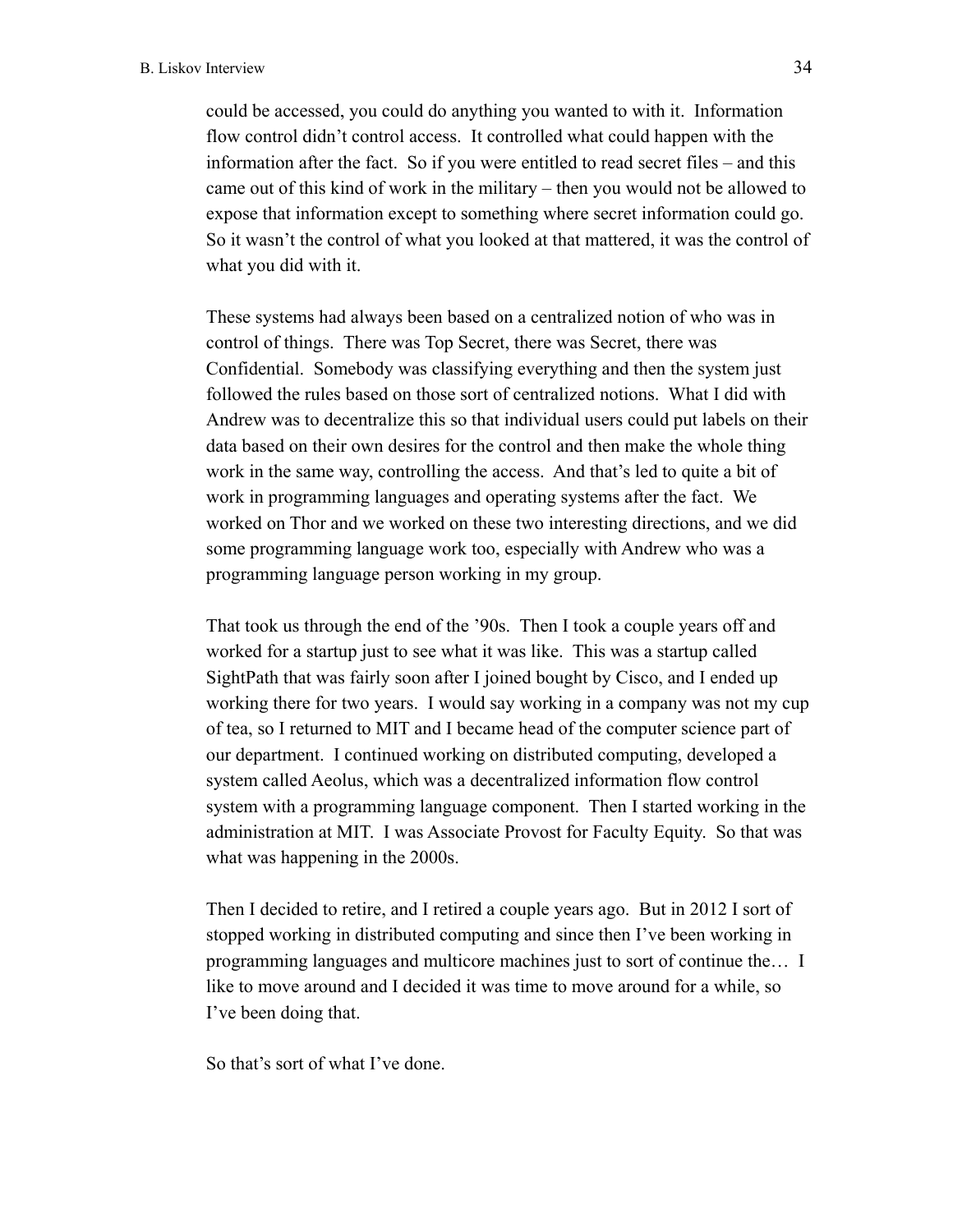- TVV: Let's see. A couple things. When you were doing the Provost thing, what was that and how did it work out?
- BL: Well, when I was Associate Head for Computer Science, I was in that position for three years and I hired five women in three years after a long period in which we had somehow or other never been able to find women that could be hired. And these women have all done extremely well, so it wasn't like I was making compromises to hire them. I just managed to find them where other people couldn't see them.

So the person who… It's a long, complicated story. But anyway, it was this kind of thing – sort of trying to make sure that departments all across the Institute were doing the right thing as far as women and underrepresented minorities were concerned. Mostly it had to do with first of all you want the data. So you want to know what's happening. Then you… There's a lot of… You want to make sure the search is carried out properly and you want to make sure that department heads understand certain basic things. Like for example it's their responsibility to make sure that their junior faculty are not being asked to do the wrong jobs. For example a lot of people don't understand that women are much more willing to say yes to things than men are. So if you say, "Would you teach this lab course? And oh, by the way, it's really a hard job," a young woman assistant professor is much more likely to say yes than a man is, so you have to sort of take this kind of stuff into account. So it was just that kind of stuff. Trying to make the Institute better by making sure that we were doing a good job of this.

- TVV: And you think it's made a difference?
- BL: I think that it helped when I was in the position. I think this is the kind of stuff that you have to pay attention to, it has to come from top, and if you stop paying attention to it, I think things will slide. So I haven't… I did my bit and now I've passed it on to others.
- TVV: So in general, how do you feel about MIT?
- BL: Oh, I absolutely love MIT. I think it's been a great place to work. I mean I would say the lab is also a great place. MIT has this peculiar sort of matrix organization where there are departments and then we do our research in a lab. So I've been in… it was Project MAC, then it was Lab for Computer Science, then we merged with the AI lab. Now it's CSAIL – Computer Science and AI Lab.

But MIT has been wonderful – the quality of the students, the quality of the faculty, the interest in doing research and really understanding things from first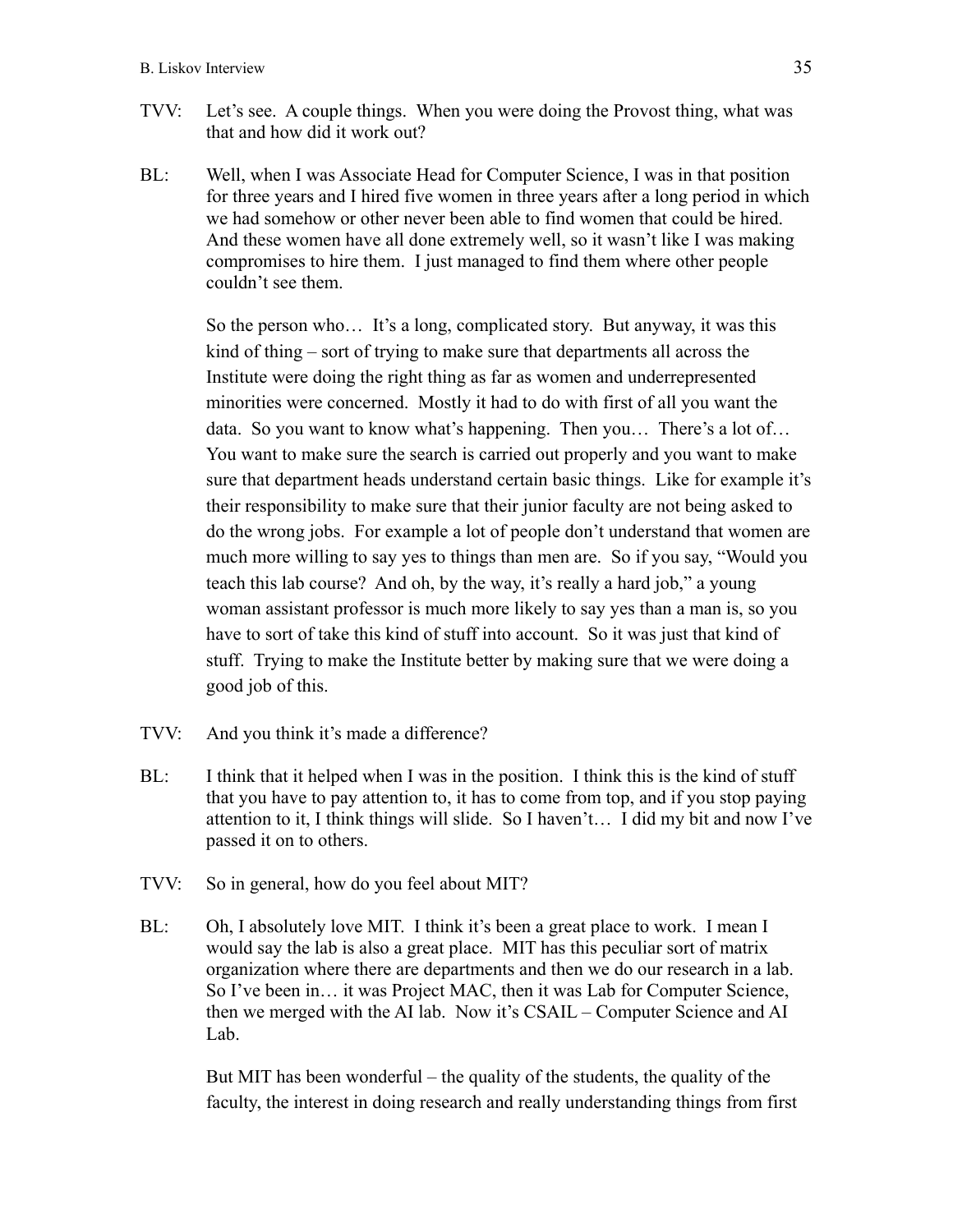principles. I mean I find this is true even in our undergraduates. They want to really understand things and so it just makes a wonderful environment. I also have found my colleagues very collaborative. I love to come to work every day. It's just been great.

- TVV: Let's see. A couple of other things that I wanted to make sure we covered. Tell us a little bit about the Turing itself. When did you hear you were getting the award? What's it been like?
- BL: I received the award… It's the 2008 Turing Award. I received it in 2009. This has been a mystery to me why they have this offset in years. It's something historical.

I learned about it because I got a phone call from Brian Randell. He was the head of the Turing committee that year and I knew him from the old times. He was another one of the people doing work in programming methodology in the days when I was in that field. That was a huge surprise. He says to me, I picked up the phone, "This is Brian Randell." I hadn't seen him in years. He said, "You better sit down." [laughs] So that was great.

It's wonderful to receive the Turing Award because it's such a validation of what you did. And what was interesting for me was that, because of the way I have moved around, I had stopped working in data abstraction, programming languages, methodology. I'd been just working in distributed computing and I wasn't even thinking about that stuff. So I got the award and it caused me to go back and think about what things were like in the old days.

The first surprise was that I discovered my students didn't really know there was a life before data abstraction. And they actually didn't even know some of these old papers. I was pretty surprised by that. So I went back and I reread all those old papers. It was very interesting to look back. And these are extremely good papers too. It's really a part of our history that should not be forgotten.

As I like to tell people, when I got the award, there's a lot of buzz on the Internet, and my husband was online every day looking at what the stuff was. And of course not everything you see out there is nice. In fact, [laughs] many things are not so nice. So there's nice things, there's not so nice things. But anyway, one thing he found out there one day was a quote that was roughly "What did she get the award for? Everybody knows this anyway." And I just thought that was the most amazing compliment, though I don't think it was intended that way. But to realize that these early ideas, not just mine but of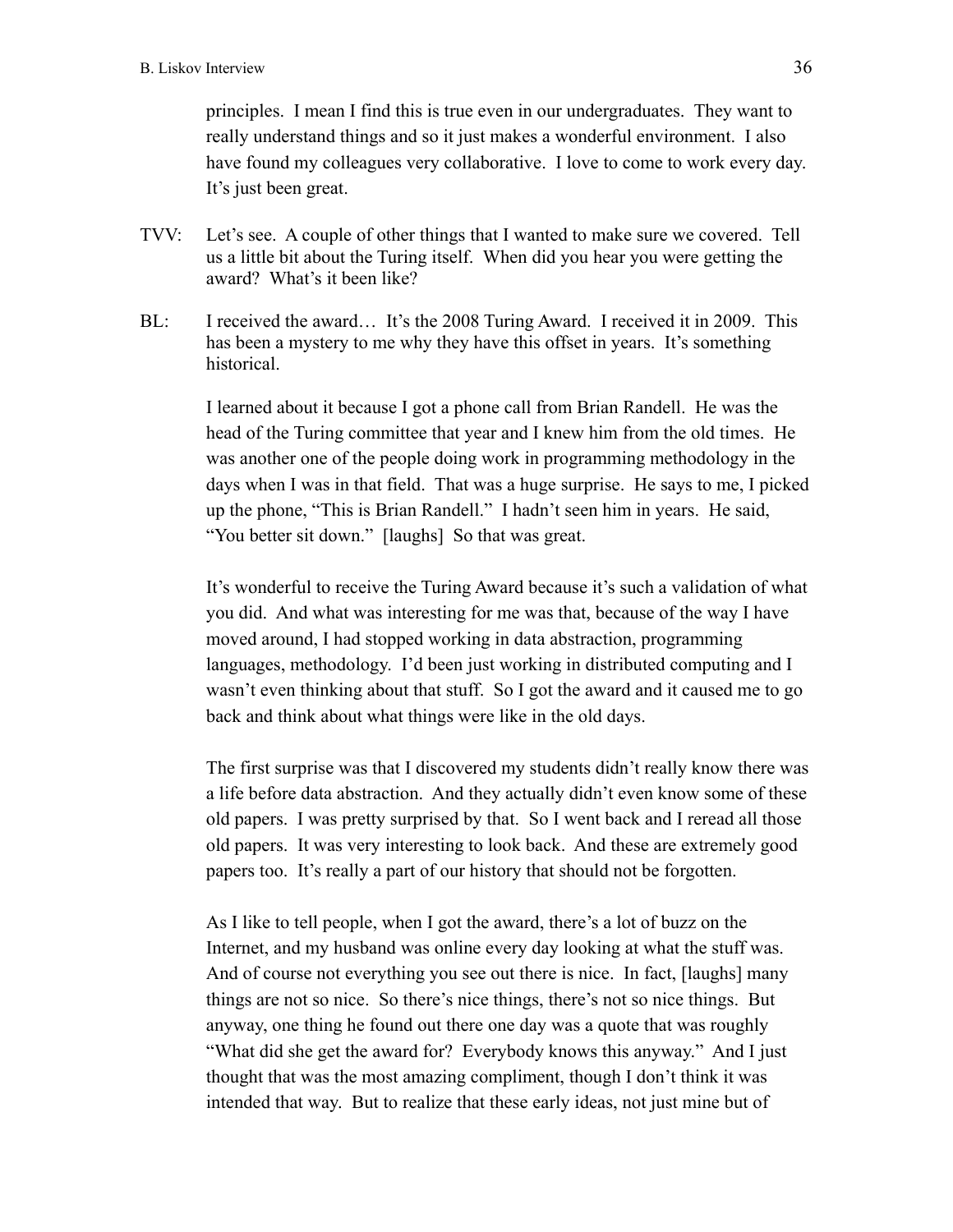course all the work that had gone on in those early years to understand data abstraction and specifications and programming language and so forth, to understand that they had moved so into the mainstream that everybody knew them and they were the basis of how you wrote programs, I mean that was just a remarkable thing to understand.

- TVV: Do you want to say a little about Java, which certainly shows a lot of toolmarks from your…
- BL: Well, so Java, I was very glad to see Java come along because it was the first mainstream programming language that really had these ideas in it. It really did have data abstraction and object-oriented programming. There really was a notion that superclasses ought to be supertypes, the notion of interfaces define a kind of behavior. They enforce the Liskov substitution principle in the sense that a subtype, a subclass has to provide the methods with the right signatures the superclass has.

I would have done it differently had it been me, and Andrew and I, Andrew Myers and I did try to convince them to put polymorphism into the language. When it first came out, it wasn't there. Of course when you design a language like this, you have to decide what's important to concentrate on, what you're going to leave for later. So it's not that this is necessarily the wrong thing. It's just not what I would have done. I think that it sort of opened the doors for this to become… In a way, the reason it is mainstream is because it's there now in the languages that people use on a day-to-day basis.

And it's moved into  $C^{++}$  in  $C^{++}$ 's kind of form. I wish people would enforce encapsulation better. I think they do a better job in C#. Sometimes you have to violate encapsulation, like when you're building a platform, like a debugging platform. But it's better if you could limit that to people who are entitled to do it rather than having it be something any old programmer can do.

You know, there was a lot of stuff, sort of wisdom in the old days that people maybe lost. So one thing we learned was that reading code mattered much more than writing code, because code is written once but read many times, first by the author, then by others. There was another one I was going to tell you about. Well, it will come to me. Anyway, I feel like some of these lessons from the past have been forgotten, and maybe it's just as well because it means we've made progress.

TVV: Well, another thing that we should talk about to get on tape is the people that you've learned from and that have influenced you.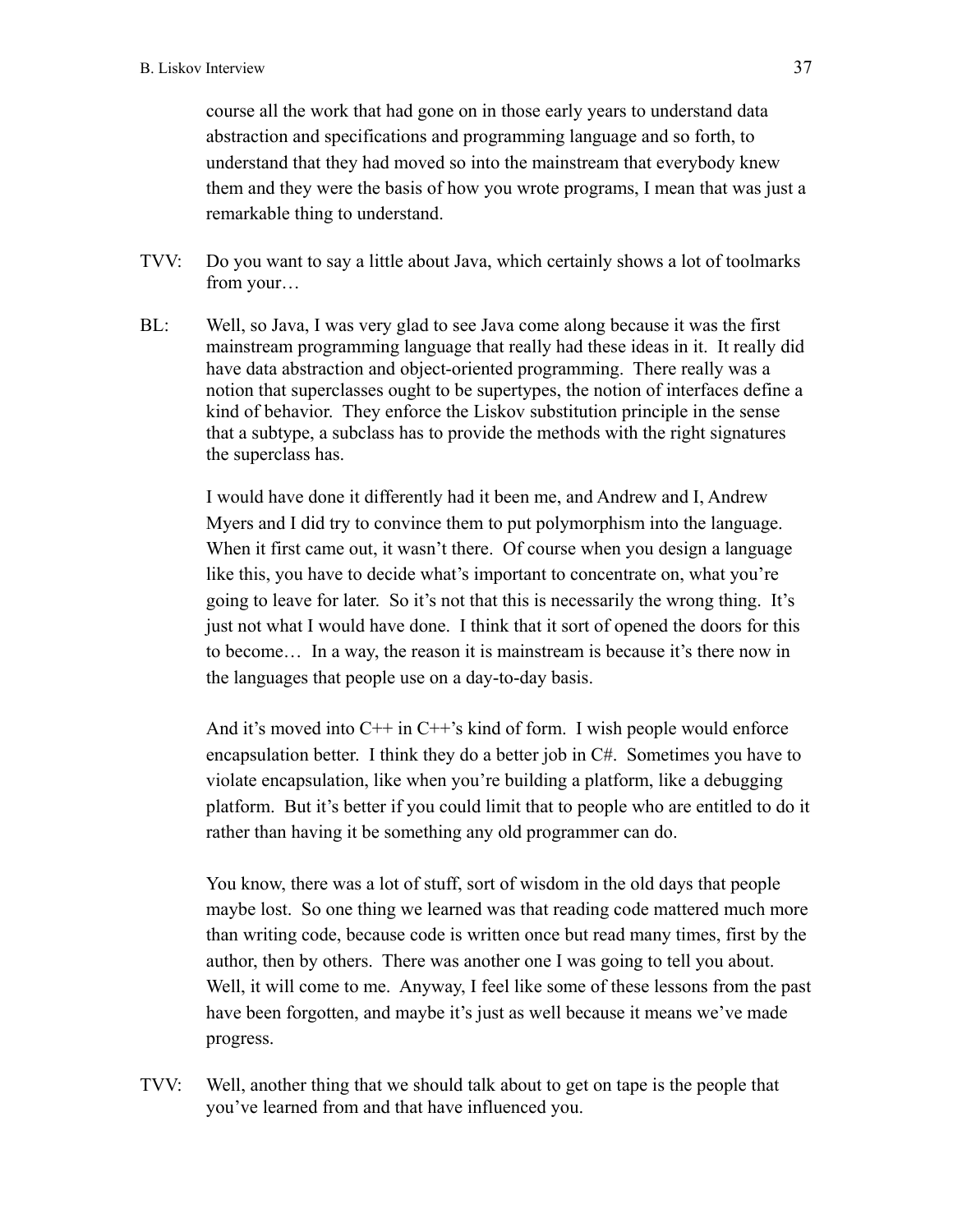BL: Well, I worked with John McCarthy. I would not say that John was a very hands-on advisor, but I also felt that John was a fair-minded person and I certainly never felt any sort of negative "You're a woman, you can't do it" or stuff like that. So he was good and he handed me my thesis topic when I couldn't make progress on machine learning, this "Program to Play Chess Endgames," which he thought I would be good to work on because I didn't play chess. And he wanted me to approach it from the point of view of "I'm just somebody learning and I see what the books are saying and I think about that from a heuristic point of view," which turned out to be quite effective.

I think that Niklaus Wirth was also important. I knew him as a student. He tried to convince me to switch into programming languages and compilers, and he was right that it was really much more my field. I didn't do it because I felt I would get finished with the PhD faster by sticking with AI, which I think was also correct.

Of course I've learned a lot from lots of people whose papers I've read and whom I've talked to, technically. I mean Jerry Saltzer, all those years I was teaching 6.033 which was his course, our systems course, and his way of thinking about systems. Corby, another one. Bob Fano, another one. Bob Fano is a wonderful person. He's the one who hired me. He told me that I was an engineer. I hadn't actually realized that, and he was so right. [laughs] I think I didn't know what an engineer was. And then Jack Dennis was a big help. Jack was the one who got me off of the AI floor down onto the systems floor and in general was just encouraging and helpful, especially in those early years when I was finding my way. So I would say those are the people that I think back on and I feel were helpful.

- TVV: And let's see. Oh yeah. So how has this experience been for your family?
- BL: Well, I do have a family, so I did get married. So you can have a career and a family. That is a message I always try to convey to young women. I have a son. I have a granddaughter. I had my son before I was tenured. I felt that "I'll figure out a way to make this work." I think that in fact is a very good way to run your life. Rather than to think through all the things that might go wrong and worry about it in advance, you just figure you'll make it work somehow. I don't know. My son's a computer scientist. [laughs] Though he's more on the theoretical side than I am.
- TVV: He's a professor, right?
- BL: No, he's not. He was at William and Mary for a while but now he works for Mitre and he does security research.